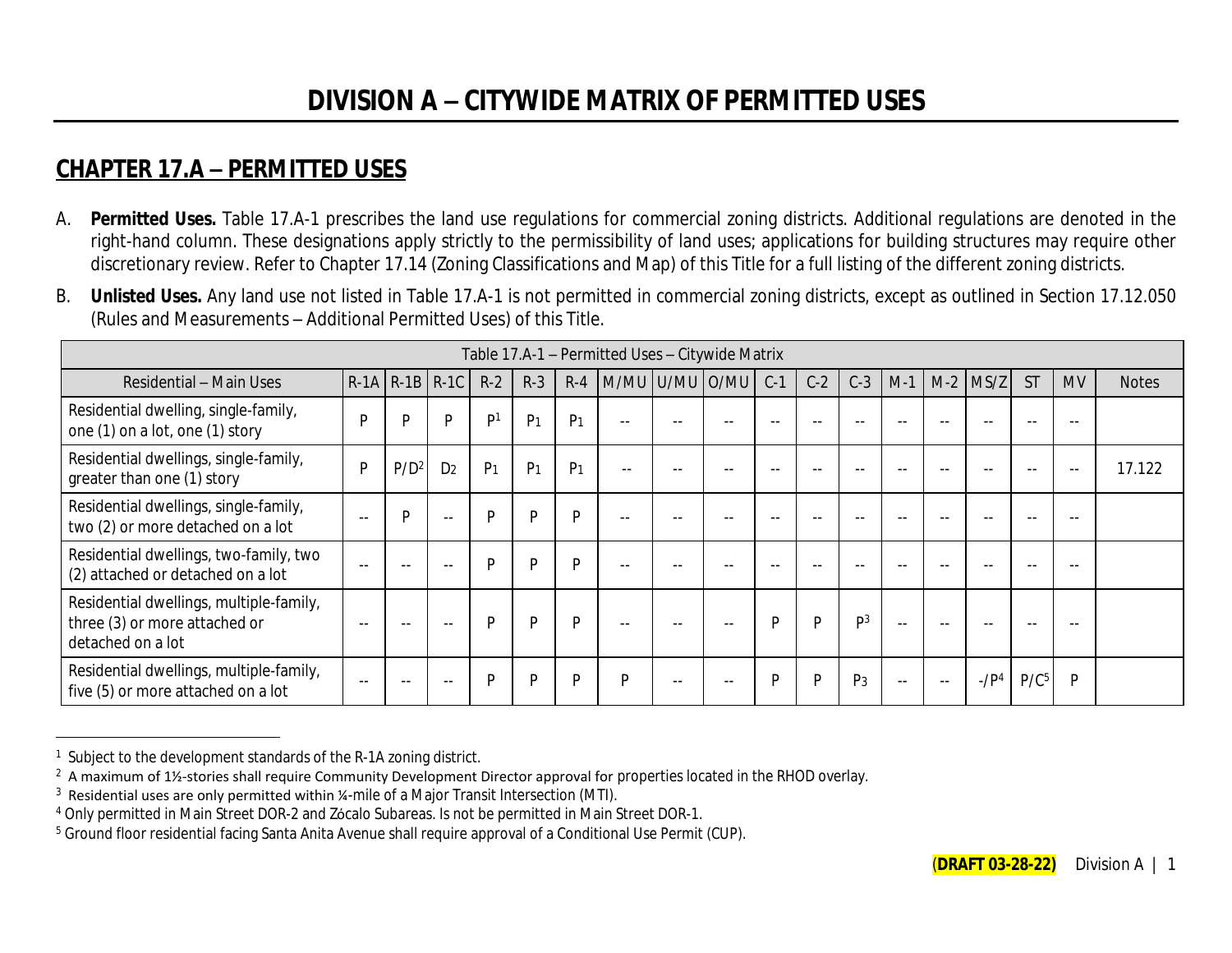|                                                 |               |                |               |               |               |               | Table 17.A-1 - Permitted Uses - Citywide Matrix (continued) |                   |               |               |                            |                          |               |               |                          |                  |               |              |
|-------------------------------------------------|---------------|----------------|---------------|---------------|---------------|---------------|-------------------------------------------------------------|-------------------|---------------|---------------|----------------------------|--------------------------|---------------|---------------|--------------------------|------------------|---------------|--------------|
| Residential - Main Uses (continued)             | $R-1A$        | $R-1B$         | $R-1C$        | $R-2$         | $R-3$         | $R-4$         | M/MU                                                        | U/MU O/MU         |               | $C-1$         | $C-2$                      | $C-3$                    | $M-1$         | $M-2$         | MS/Z                     | <b>ST</b>        | <b>MV</b>     | <b>Notes</b> |
| Factory-built housing                           | P             | P              | D             | P             | P             | P             | $\overline{a}$                                              | $\sim$ $\sim$     | $\sim$ $\sim$ | P             | P                          | P <sub>6</sub>           | $\sim$ $\sim$ | $\sim$ $\sim$ | $\overline{a}$           | $\sim$ $\sim$    | $\sim$ $\sim$ |              |
| Live-work unit                                  | $\sim$ $\sim$ | $-$            | $\sim$ $\sim$ | $\sim$ $\sim$ | $-$           | $\sim$ $\sim$ | M                                                           | $\sim$ $\sim$     | $\sim$ $\sim$ | C             | $\mathsf C$                | C <sub>6</sub>           | $\sim$ $\sim$ | $\sim$ $-$    | $\overline{a}$           | M <sup>7</sup>   | M             | 17.110.050   |
| Mixed-use development -                         |               |                |               |               |               |               |                                                             |                   |               |               |                            |                          |               |               |                          |                  |               |              |
| Horizontal                                      | $\sim$ $-$    | $\sim$ $\sim$  | $\sim$ $\sim$ | $\sim$ $\sim$ | $-$           | $\sim$ $\sim$ | P                                                           | $\sim$            | $\sim$ $\sim$ | $\sim$ $\sim$ | $\sim$ $\sim$              | P <sub>6</sub>           | $\sim$ $\sim$ | $\sim$ $-$    | $\overline{\phantom{a}}$ | P/C7             | $\mathsf{P}$  | 17.110.060   |
| Vertical <sup>8</sup>                           | $\sim$ $-$    | $- -$          | $- -$         | $\sim$ $\sim$ | $\sim$ $\sim$ | $\sim$ $\sim$ | P                                                           | $\sim$ $\sim$     | $\sim$ $\sim$ | $\sim$ $\sim$ | $\sim$ $\sim$              | $\sim$ $\sim$            | $\sim$ $\sim$ | $\sim$ $\sim$ | D                        | D                | P             | 17.110.060   |
| Mobile home or trailer park                     | $\sim$ $\sim$ | $\sim$ $\sim$  | $\sim$ $\sim$ | $\sim$ $\sim$ | $\sim$ $\sim$ | $\mathsf C$   | $\overline{a}$                                              | $\sim$ $\sim$     | $\sim$ $\sim$ | $\sim$ $\sim$ | $\sim$ $\sim$              | $\sim$ $\sim$            | $\sim$ $\sim$ | $\sim$ $\sim$ | $\sim$                   | $\sim$ $\sim$    | $\sim$ $\sim$ |              |
| Planned Residential Development (PRD)           | $\sim$ $\sim$ | R              | $\sim$ $\sim$ | $\mathsf{R}$  | R             | R             | $-$                                                         | $\sim$ $\sim$     | $\sim$ $\sim$ | R             | $\mathsf{R}$               | R <sub>6</sub>           | $\sim$ $\sim$ | $\sim$ $\sim$ | $\overline{a}$           | $\sim$ $\sim$    | $\sim$ $\sim$ | 17.126       |
| Religious institutions housing (reserved)       | $\sim$ $\sim$ | $\sim$ $\sim$  | $\sim$ $\sim$ | $\sim$ $\sim$ | $\sim$ $\sim$ | $\sim$ $\sim$ | $\sim$ $\sim$                                               | $\sim$ $\sim$     | $\sim$ $-$    | $\sim$        | $\sim$ $\sim$              | $- -$                    | $\sim$ $\sim$ | $\sim$ $\sim$ | $\sim$                   | $\sim$ $\sim$    | $\sim$ $\sim$ | 17.110.070   |
| Senior housing                                  | $\sim$ $\sim$ | $\sim$ $\sim$  | $\sim$ $\sim$ | $\sim$ $\sim$ | C             | $\mathsf C$   | $\mathsf C$                                                 | $\sim$ $\sim$     | $\sim$ $\sim$ | $\mathcal{C}$ | $\mathsf C$                | C <sub>6</sub>           | $\sim$ $\sim$ | $\sim$ $\sim$ | P                        | P/C7             | P             |              |
| Single room occupancy (SRO)                     | $\sim$ $\sim$ | $-1$           | $\sim$ $\sim$ | $\sim$ $\sim$ | $\sim$ $\sim$ | $\sim$        | $-$                                                         | $\sim$ $\sim$     | $\sim$ $\sim$ | $\sim$ $\sim$ | $\overline{\phantom{a}}$ . | $\mathcal{C}$            | $\sim$ $\sim$ | $\sim$        | $\sim$                   | $\sim$ $\sim$    | $\sim$ $\sim$ | 17.110.080   |
| Urban dwelling                                  | P             | P              | $\sim$ $\sim$ | $- -$         | $\sim$ $\sim$ | $\sim$ $\sim$ | $\sim$ $\sim$                                               | $\sim$ $\sim$     | $\sim$ $\sim$ | $\sim$ $\sim$ | $\sim$ $\sim$              | $\sim$ $\sim$            | $\sim$ $\sim$ | $\sim$ $-$    | $\overline{a}$           | $\sim$ $\sim$    | $- -$         | 17.110.100   |
| Urban lot split                                 | P             | P              | $\sim$ $\sim$ | $-$           | $\sim$ $\sim$ | $\sim$ $\sim$ | $-$                                                         | $\sim$ $\sim$     | $\sim$ $\sim$ | $\sim$ $\sim$ | $\sim$ $\sim$              | $\overline{\phantom{a}}$ | $\sim$ $\sim$ | $-$           | $\sim$                   | $\sim$ $\sim$    | $\sim$        | 17.110.110   |
| Urban housing                                   | $\sim$ $\sim$ | $\overline{a}$ | $\sim$        |               | $\sim$        | $\sim$        | $\sim$                                                      | $\sim$            | $\sim$        | $\sim$        | $\sim$                     | $\sim$                   | $\sim$ $\sim$ |               | $-$ / $P9$               | P/C <sub>7</sub> | P             | 17.110.120   |
| <b>Residential - Ancillary Uses</b>             |               |                |               |               |               |               |                                                             |                   |               |               |                            |                          |               |               |                          |                  |               |              |
| Accessory building                              | P             | P              | Þ             | P             | P             | P             | P                                                           | $\sim$ $\sim$     | $\sim$ $\sim$ | P             | P                          | P                        | $\sim$ $\sim$ | $\sim$ $\sim$ | $\sim$                   | $\sim$ $-$       | P             | 17.110.020   |
| Accessory Dwelling Unit (ADU) and<br>Junior ADU | P             | P              | D             | P             | P             | P             | P                                                           | $\overline{a}$    | $\sim$ $\sim$ | $\sim$ $\sim$ | $\sim$ $\sim$              | $\sim$ $\sim$            | $\sim$ $\sim$ | $\sim$ $\sim$ | $\overline{a}$           | $\sim$ $\sim$    | $\sim$ $\sim$ | 17.110.030   |
| Animals, breeding and raising                   | $\sim$ $-$    | P              | Þ             | $\sim$ $\sim$ | $\sim$ $\sim$ | $\sim$ $\sim$ | $-$                                                         | $\qquad \qquad -$ | $\sim$ $\sim$ | $\sim$        | $\sim$ $\sim$              | $- -$                    | $\sim$ $\sim$ | $\sim$ $-$    | $\overline{a}$           | $\sim$           | $\sim$ $\sim$ |              |
| Animals, horses                                 | $\sim$ $\sim$ | P              | D             | $\sim$ $\sim$ | $\sim$ $\sim$ | $\sim$ $\sim$ | $\sim$ $\sim$                                               | $\sim$ $\sim$     | $\sim$ $\sim$ | $\sim$        | $\sim$ $\sim$              | $- -$                    | $\sim$ $\sim$ | $\sim$ $\sim$ | $\sim$                   | $\sim$           | $\sim$ $\sim$ |              |
| Animals, husbandry product                      | $\sim$ $-$    |                |               |               | С             | C             | $\sim$ $\sim$                                               | --                | $-$           | $\sim$ $\sim$ | $\sim$ $\sim$              | $-$                      | $\sim$ $\sim$ |               | $-$                      | $\sim$ $\sim$    | $\sim$ $\sim$ |              |

Table 17.A-1 – Permitted Uses – Citywide Matrix (continued)

 $6$  Residential uses are only permitted within  $\frac{1}{2}$ -mile of an MTI.

<sup>&</sup>lt;sup>7</sup> Ground floor residential facing Santa Anita Avenue shall require approval of a CUP.

<sup>&</sup>lt;sup>8</sup> For vertical mixed-use projects with residential, a minimum 50% of the total floor area shall be residential.

<sup>9</sup> Only permitted in Main Street DOR-2 and Zόcalo Subareas. Is not be permitted in Main Street DOR-1.

<sup>2 |</sup> El Monte Municipal Code Title 17 (**DRAFT 03-28-22)**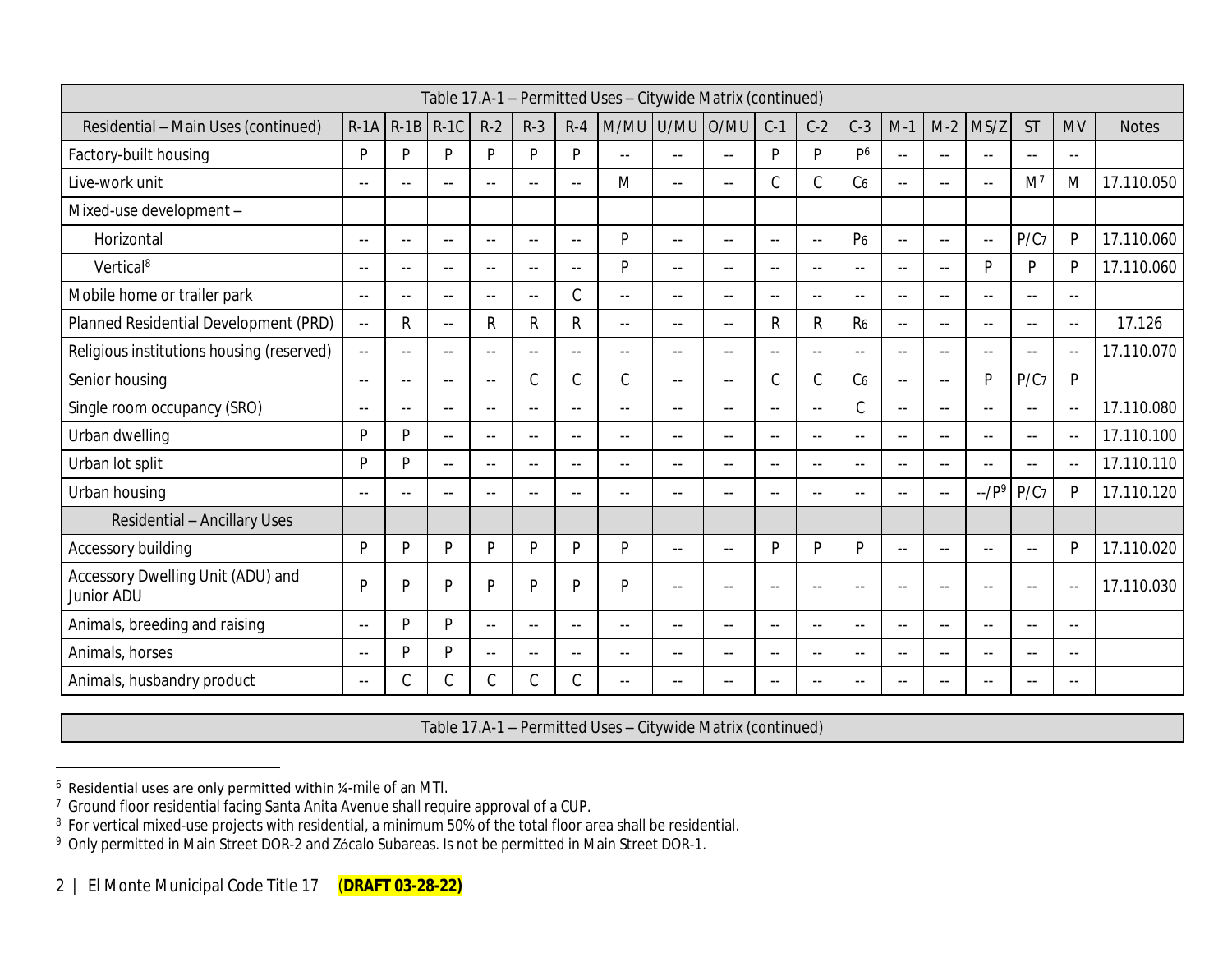| Residential - Ancillary Uses (cont.)                | $R-1A$               | $R-1B$        | $R-1C$        | $R-2$          | $R-3$          | $R-4$          | M/MU                                                        | U/MU                     | O/MU                    | $C-1$          | $C-2$                     | $C-3$                     | $M-1$                      | $M-2$                   | MS/Z           | <b>ST</b>                 | <b>MV</b>                | <b>Notes</b> |
|-----------------------------------------------------|----------------------|---------------|---------------|----------------|----------------|----------------|-------------------------------------------------------------|--------------------------|-------------------------|----------------|---------------------------|---------------------------|----------------------------|-------------------------|----------------|---------------------------|--------------------------|--------------|
| Community garden                                    | M                    | M             | M             | M              | M              | M              | Ξ.                                                          | $\overline{\phantom{a}}$ | $\sim$                  | $\overline{a}$ | $\sim$                    | $\overline{a}$            | $\sim$                     | $\sim$ $\sim$           | $\sim$ $\sim$  | $-$                       | $\overline{a}$           |              |
| Garage sale                                         | P                    | D             | P             | $\mathsf{P}$   | P              | P              | Ξ.                                                          | $-$                      | $\sim$                  | $\overline{a}$ | $\sim$ $\sim$             | $\overline{a}$            | $\sim$                     | $\sim$                  | $\sim$ $\sim$  | $-$                       | $-$                      | 5.44         |
| Greenhouse or conservatory, private                 | P                    | D             | Þ             | P              | D              | P              | $\overline{a}$                                              | $=$                      | $-$                     | $\sim$ $\sim$  | $\sim$ $\sim$             | $\sim$ $\sim$             | $\sim$ $\sim$              |                         | ш.             | $\sim$ $\sim$             | $-$                      |              |
| Home occupation                                     | P                    | D             | D             | P              | p              | P              | P                                                           | $\overline{\phantom{a}}$ | $\sim$                  | P              | P                         | <b>P</b>                  | $\sim$                     | $\sim$ $\sim$           | D              | P                         | P                        | 17.110.040   |
| Lighted outdoor sporting field or<br>court, private | M                    | M             | $-$           | M              | M              | M              | M                                                           | $\overline{\phantom{a}}$ | $\sim$                  | M              | M                         | M                         | $\sim$                     | $\sim$ $\sim$           | $\sim$ $\sim$  | $\overline{a}$            | $-$                      |              |
| Trailer, temporary                                  | P                    | Þ             | P             | P              | P              | P              | 44                                                          | $-1$                     | $\mathbb{L} \mathbb{L}$ | $\sim$ $\sim$  | $\mathbb{Z}^{\mathbb{Z}}$ | $\sim$ $\sim$             | $\mathbb{L}^{\mathbb{L}}$  |                         | ÷.             | $\sim$ $\sim$             | $- -$                    |              |
| Transitional parking                                | $\mathsf C$          | C             | 44            | M              | M              | M              | $\overline{a}$                                              | $-$                      | $\sim$                  | $\overline{a}$ | $\sim$ $\sim$             | $\sim$ $\sim$             | $\sim$                     | $\sim$ $\sim$           | $\sim$ $\sim$  | $-$                       | $\sim$                   |              |
| Transitional use                                    | $\mathsf C$          | C             |               | M              | M              | M              | ц.                                                          | Ξ.                       | $-$                     | $\overline{a}$ | $\overline{a}$            | $\sim$                    | $-$                        |                         |                | $-$                       | $\overline{\phantom{a}}$ | 17.110.090   |
| <b>Community Care Uses</b>                          |                      |               |               |                |                |                |                                                             |                          |                         |                |                           |                           |                            |                         |                |                           |                          |              |
| Adult daycare home -                                |                      |               |               |                |                |                |                                                             |                          |                         |                |                           |                           |                            |                         |                |                           |                          |              |
| Small, less than seven (7) adults                   | P                    | P             | P             | P              | $\mathsf{P}$   | P              | $\overline{a}$                                              | $\overline{a}$           | $\mathbb{L} \mathbb{L}$ | $\overline{a}$ | $\sim$                    | $\sim$                    | $\sim$                     | $\sim$ $\sim$           | $\sim$         | $\overline{a}$            | $-$                      |              |
| Large, seven (7) to 12 adults                       | $\mathsf C$          | C             | $-1$          | $\mathsf C$    | $\mathcal{C}$  | $\mathsf C$    | $\overline{a}$                                              | $\overline{\phantom{a}}$ | $\mathbb{L} \mathbb{L}$ | $\sim$ $\sim$  | $\sim$ $\sim$             | $\mathbb{L}^{\mathbb{L}}$ | $\sim$ $\sim$              | $\mathbb{L} \mathbb{L}$ | $\sim$ $\sim$  | $\sim$ $\sim$             | $-1$                     |              |
| Adult daycare facility, general                     | $\sim$               | $\sim$ $\sim$ | $- -$         | $\sim$         | $\sim$ $-$     | $\mathbf{u}$   | C                                                           | $\sim$ $\sim$            | $\sim$                  | $\mathcal{C}$  | $\mathcal{C}$             | $C^*$                     | $\sim$                     | $\sim$ $\sim$           | $-$            | $\sim$ $\sim$             | $\mathcal{C}$            |              |
| Alcoholism or drug abuse treatment<br>facility      | $\sim$ $\sim$        | $-$           |               | $\overline{a}$ | $\overline{a}$ | $-$            | $-$                                                         | $-$                      | $\sim$ $\sim$           | $\overline{a}$ | $\overline{a}$            | $\mathcal{C}$             | $\mathsf C$                | $\mathcal{C}$           | ă,             | $-$                       | $-$                      |              |
| Childcare facility                                  | $\sim$ $\sim$        | $\sim$ $\sim$ | $-1$          | $\sim$         | $\sim$ $-$     | $\overline{a}$ | C                                                           | $\sim$ $\sim$            | $\mathbb{L} \mathbb{L}$ | $\mathcal{C}$  | $\mathcal{C}$             | $C^*$                     | $\overline{a}$             | $\sim$ $\sim$           | $\sim$ $\sim$  | C                         | $\mathcal{C}$            |              |
| Elder care or assisted living facility              | $\sim$ $\sim$        | $\sim$ $\sim$ | $-$           | $-$            | $\sim$ $\sim$  | $\overline{a}$ | $\mathcal{C}$                                               | $\overline{a}$           | $\mathbb{L} \mathbb{L}$ | $\sim$ $\sim$  | $\mathcal{C}$             | $C^*$                     | $\sim$ $\sim$              |                         | $\sim$ $\sim$  | $-$                       | $\mathcal{C}$            |              |
| Emergency shelter-                                  |                      |               |               |                |                |                |                                                             |                          |                         |                |                           |                           |                            |                         |                |                           |                          |              |
| Less than 25 beds/occupants                         | $\sim$               | $\sim$ $\sim$ | $-1$          | $\sim$ $\sim$  | $\sim$ $\sim$  | $\sim$         | Ξ.                                                          | $\overline{\phantom{a}}$ | $\mathbb{L} \mathbb{L}$ | $\sim$ $\sim$  | $\sim$                    | <b>D</b>                  | P                          | D                       | $-$            | $\mathbb{L}^{\mathbb{L}}$ | $\sim$ $\sim$            | 17.112.100   |
| 25 or more beds/occupants                           | $\sim$ $\sim$        | $\sim$ $\sim$ | $\sim$ $\sim$ | $\sim$ $\sim$  | $\sim$ $\sim$  | $-$            | $\overline{a}$                                              | $\sim$ $\sim$            | $\sim$ $\sim$           | $\sim$         | $\sim$                    | $\mathcal{C}$             | $\mathcal{C}$              | $\mathcal{C}$           |                | $-$                       | $-$                      | 17.112.100   |
| Family daycare home -                               |                      |               |               |                |                |                |                                                             |                          |                         |                |                           |                           |                            |                         |                |                           |                          |              |
| Small, less than nine (9) children                  | P                    | D             | <b>D</b>      | P              | P              | P              | $-$                                                         | $-$                      | $\sim$                  | $-$            | $\sim$ $\sim$             | $-$                       | $\sim$                     | $\sim$ $\sim$           | $\overline{a}$ | $-$                       | --                       |              |
| Large, nine (9) to 14 children                      | A                    | A             | А             | A              | A              | A              | $\overline{a}$                                              |                          | $- -$                   |                | $\sim$ $\sim$             | $\sim$ $\sim$             | $\overline{\phantom{a}}$ . |                         |                | $\sim$                    | $- -$                    |              |
|                                                     |                      |               |               |                |                |                | Table 17.A-1 - Permitted Uses - Citywide Matrix (continued) |                          |                         |                |                           |                           |                            |                         |                |                           |                          |              |
| Residential - Ancillary Uses (cont.)                | $R-1A$ $R-1B$ $R-1C$ |               |               | $R-2$          | $R-3$          | $R-4$          | M/MU U/MU O/MU                                              |                          |                         | $C-1$          | $C-2$                     | $C-3$                     | $M-1$                      | $M-2$                   | MS/Z           | <b>ST</b>                 | <b>MV</b>                | <b>Notes</b> |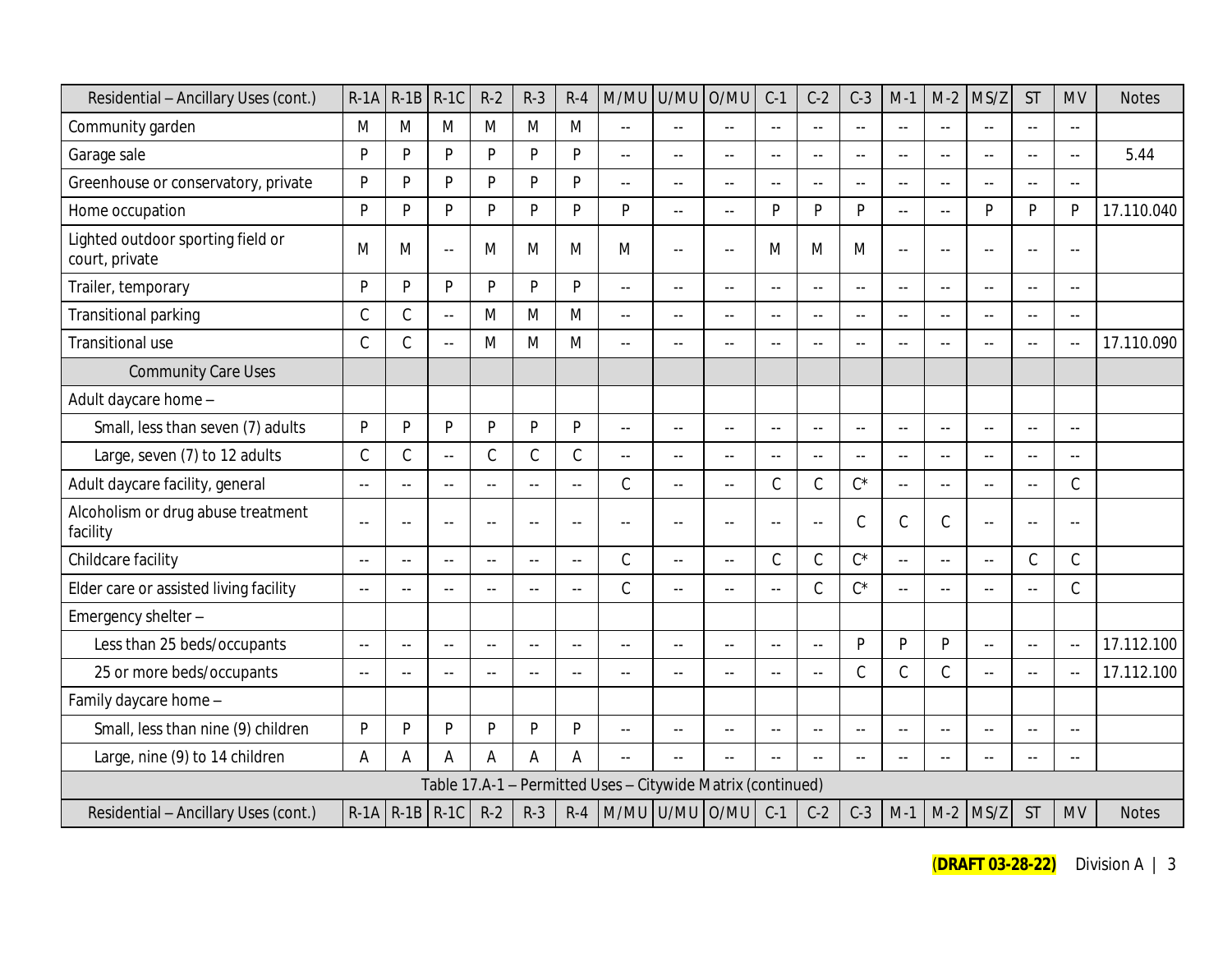| Group home -                                 |                |               |               |               |                |                           |                                                             |                           |               |                |                           |                 |                     |                          |                |                |                |              |
|----------------------------------------------|----------------|---------------|---------------|---------------|----------------|---------------------------|-------------------------------------------------------------|---------------------------|---------------|----------------|---------------------------|-----------------|---------------------|--------------------------|----------------|----------------|----------------|--------------|
| Small, less than (7) residents               | P              | $\mathsf{P}$  | P             | D             | P              | P                         | $\sim$ $\sim$                                               | $\sim$ $\sim$             | $\sim$ $\sim$ | $\sim$         | $\sim$ $\sim$             | $\sim$ $\sim$   | $\sim$ $\sim$       | $\sim$ $\sim$            | $\sim$         | $\sim$         | $\sim$ $\sim$  |              |
| Large, seven (7) or more residents           | $\overline{A}$ | A             | А             | A             | A              | A                         | $\overline{a}$                                              | $\sim$                    | $\sim$        | $\sim$         | $\sim$                    | $\sim$ $\sim$   | $\sim$ $\sim$       | $-$                      |                | $\sim$         | $\sim$ $\sim$  |              |
| Low barrier navigation center -              |                |               |               |               |                |                           |                                                             |                           |               |                |                           |                 |                     |                          |                |                |                |              |
| Less than 25 beds/occupants                  | $\sim$ $\sim$  | $\sim$        | $\sim$ $\sim$ | $\sim$ $-$    | $\sim$         | $\mathbb{Z}^{\mathbb{Z}}$ | P                                                           | $\sim$                    | $\sim$ $\sim$ | P              | P                         | P10             | $\omega_{\rm{eff}}$ | $\sim$ $\sim$            | $\sim$         | $\sim$ $\sim$  | $\sim$ $\sim$  | 17.112.100   |
| 25 or more beds/occupants                    | $\sim$ $\sim$  | $\sim$ $\sim$ | $\sim$ $-$    |               | $\sim$         | $\sim$ $\sim$             | Α                                                           | $-$                       | $\sim$ $\sim$ | Α              | A                         | A <sub>10</sub> | $\sim$ $\sim$       | $\sim$ $\sim$            | $\sim$ $\sim$  | $\sim$         | $\overline{a}$ | 17.112.100   |
| Residential care home -                      |                |               |               |               |                |                           |                                                             |                           |               |                |                           |                 |                     |                          |                |                |                |              |
| Small, less than seven (7) residents         | P              | P             | P             | D             | P              | P                         | $\overline{a}$                                              | $-$                       | $-$           | $-$            | $\sim$ $\sim$             | $\sim$ $\sim$   | $\sim$              | н.                       | $\sim$         | $-$            | $\sim$ $\sim$  |              |
| Large, seven (7) to 12 residents             | A              | Α             | A             | A             | A              | A                         | $\mathbf{u}$                                                | $\overline{a}$            | $\sim$ $\sim$ | $\sim$         | $\sim$ $\sim$             | $\sim$ $\sim$   | $\sim$ $\sim$       | $\overline{\phantom{a}}$ |                | $\sim$         | $\sim$         |              |
| Residential care facility, general           | $\sim$ $\sim$  | $\sim$ $\sim$ | $\sim$ $\sim$ | $\sim$        | $\overline{a}$ | $\mathbb{L}^{\mathbb{L}}$ | $\mathcal{C}$                                               | $\mathbb{L}^{\mathbb{L}}$ | $\sim$ $\sim$ | $\sim$         | $\mathsf C$               | $\mathcal{C}$   | $\sim$ $\sim$       | $\overline{\phantom{a}}$ | $\sim$ $\sim$  | $\overline{a}$ | $\mathcal{C}$  |              |
| Social rehabilitation facility               | $\sim$ $\sim$  | $\sim$ $\sim$ | $\sim$ $\sim$ |               | $\sim$         | $\sim$                    | $\sim$                                                      | $\overline{a}$            | $\sim$        | $\sim$         | $\sim$ $\sim$             | $\mathcal{C}$   | $\mathcal{C}$       | $\mathcal{C}$            |                | $\sim$         | $\sim$         |              |
| Supportive or transitional housing           | $\sim$ $\sim$  | $\sim$        | $\sim$ $\sim$ | D             | P              | P                         | P                                                           | $- -$                     | $\sim$ $\sim$ | P              | D                         | D <sup>11</sup> | $\sim$ $\sim$       | $\overline{a}$           | $\sim$         | $\sim$         | $\sim$         |              |
| Public & Quasi-Public Uses                   |                |               |               |               |                |                           |                                                             | $\overline{a}$            | $-$           |                |                           |                 |                     |                          |                |                |                |              |
| Electrical distribution substation           | $\sim$ $\sim$  | $\sim$ $\sim$ | $\sim$ $\sim$ | $\sim$        | $\sim$ $\sim$  | $\sim$ $\sim$             | $\mathcal{C}$                                               | $\mathbb{L}^{\mathbb{L}}$ | $\sim$ $\sim$ | $\mathcal{C}$  | $\mathsf C$               | $\mathcal{C}$   | M                   | M                        | $\sim$ $\sim$  | $\overline{a}$ | $\mathcal{C}$  |              |
| Government or government related<br>facility | P              | P             | $\sim$ $\sim$ | D             | P              | P                         | P                                                           | 44                        | $\sim$ $\sim$ | P              | P                         | D*              | D                   | D                        | $P^{\wedge}$   | P              | P              |              |
| Hospital or clinic -                         |                |               |               |               |                |                           |                                                             |                           |               |                |                           |                 |                     |                          |                |                |                |              |
| Hospital                                     | $\sim$ $\sim$  | $\sim$ $\sim$ | $\sim$ $\sim$ | $\sim$ $\sim$ | $\sim$         | $\mathbb{L}^{\mathbb{L}}$ | $\sim$                                                      | $\overline{a}$            | $\sim$ $\sim$ | $\sim$ $\sim$  | $\mathbb{Z}^{\mathbb{Z}}$ | $\mathcal{C}$   | $\sim$ $\sim$       | $\sim$ $\sim$            | $\sim$ $\sim$  | $\sim$         | $\sim$ $\sim$  |              |
| Urgent care medical center                   | $\sim$ $\sim$  | $\sim$ $\sim$ | $\sim$ $\sim$ | $\sim$ $\sim$ | $\sim$         | $\mathbb{L}^{\mathbb{L}}$ | p*                                                          | $\overline{a}$            | $\sim$ $\sim$ | P              | P                         | D*              | D                   | D                        | $\sim$ $\sim$  | D*             | D*             |              |
| Recreation facility -                        |                |               |               |               |                |                           |                                                             |                           |               |                |                           |                 |                     |                          |                |                |                |              |
| Public                                       | $\mathsf{P}$   | P             | <b>D</b>      | D             | P              | P                         | P                                                           | $\overline{a}$            | $\sim$ $\sim$ | P              | P                         | P               | $\sim$ $\sim$       | $\sim$ $\sim$            | D <sup>^</sup> | P              | D              |              |
| Private                                      | $\mathcal{C}$  | $\mathcal{C}$ | $\sim$ $\sim$ | C             | C              | $\mathcal{C}$             | $\mathbf{u}$                                                | $\sim$ $\sim$             | $\sim$ $\sim$ | $\overline{a}$ | $\mathcal{C}$             | $\mathcal{C}$   | $\sim$ $\sim$       | $\sim$                   | $\sim$ $\sim$  | $\sim$         | $\sim$ $\sim$  |              |
|                                              |                |               |               |               |                |                           | Table 17.A-1 - Permitted Uses - Citywide Matrix (continued) |                           |               |                |                           |                 |                     |                          |                |                |                |              |
| Public & Quasi-Public Uses (continued)       | $R-1A$         | $R-1B$        | $R-1C$        | $R-2$         | $R-3$          | $R-4$                     | M/MU U/MU                                                   |                           | O/MU          | $C-1$          | $C-2$                     | $C-3$           | $M-1$               | $M-2$                    | MS/Z           | <b>ST</b>      | <b>MV</b>      | <b>Notes</b> |
| School & educational facility -              |                |               |               |               |                |                           |                                                             |                           |               |                |                           |                 |                     |                          |                |                |                |              |

 $10$  Low barrier navigation center is only permitted within  $\frac{1}{4}$ -mile of an MTI.

<sup>&</sup>lt;sup>11</sup> Supportive or transitional housing is only permitted within ¼-mile of an MTI.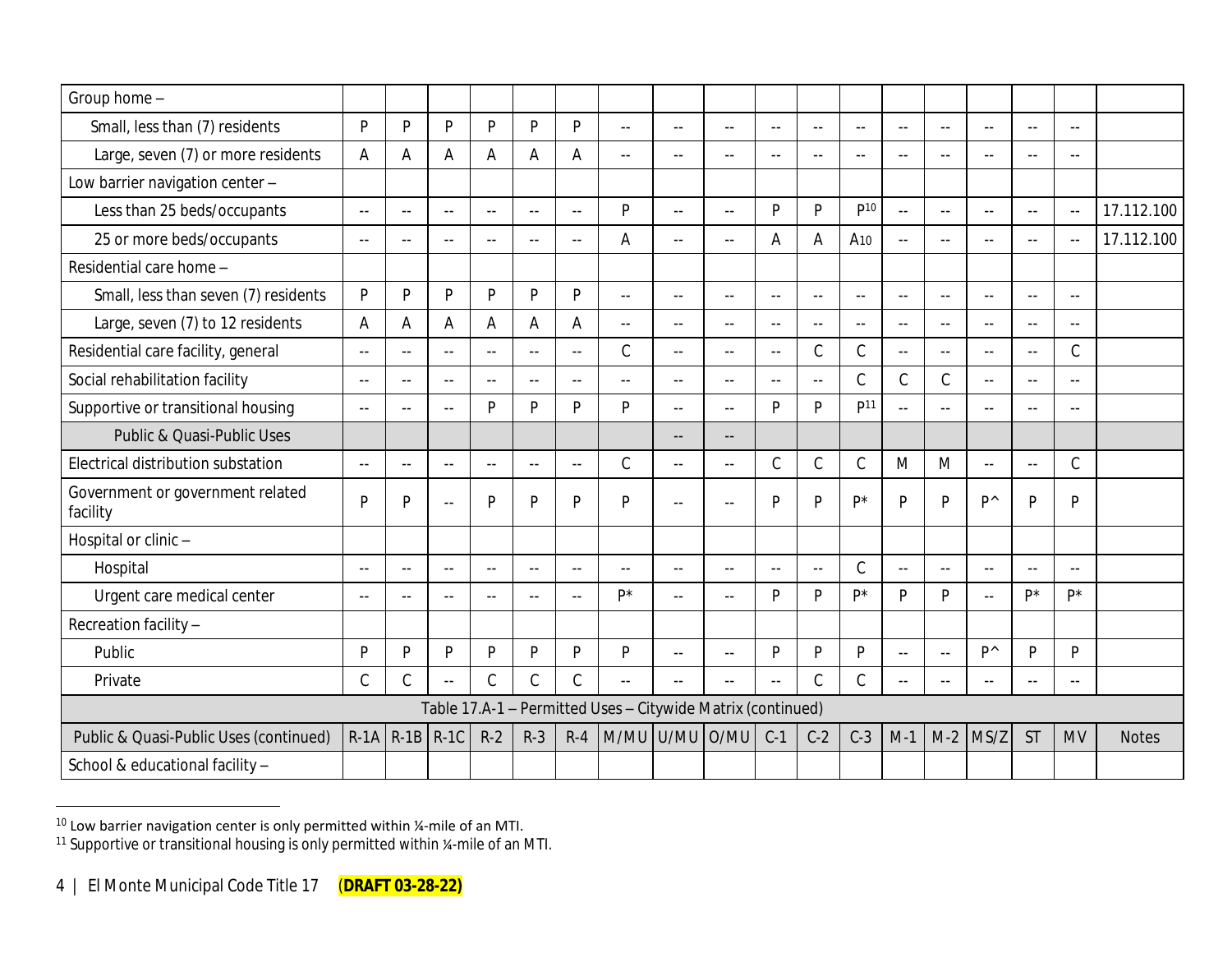| College or university, public        | $\sim$         | $-$                       | $\sim$ $\sim$             | $\sim$ $\sim$           | $\ddotsc$                | $\sim$                    | P                                                           | $\sim$ $\sim$             | $\sim$ $\sim$            | $\ddotsc$                  | $\mathsf C$               | $\mathcal{C}$ | $\mathbb{L}^{\perp}$      | $\sim$ $\sim$             | $\sim$ $\sim$         | $\mathsf{P}$            | $\mathsf{P}$  |                       |
|--------------------------------------|----------------|---------------------------|---------------------------|-------------------------|--------------------------|---------------------------|-------------------------------------------------------------|---------------------------|--------------------------|----------------------------|---------------------------|---------------|---------------------------|---------------------------|-----------------------|-------------------------|---------------|-----------------------|
| College or university, private       | $\sim$         | $\mathbb{L}^{\mathbb{L}}$ | $\sim$                    | $\sim$                  | $\sim$ $\sim$            | $\mathbb{L}^{\mathbb{L}}$ | $\mathsf C$                                                 | $\mathbb{L}^{\mathbb{L}}$ | $\sim$ $\sim$            | $\sim$ $\sim$              | $\mathcal{C}$             | $\mathcal{C}$ | $\sim$ $\sim$             | $\mathbb{L}^{\mathbb{L}}$ | $\sim$                | $\mathsf C$             | $\mathsf C$   |                       |
| K-12, public                         | P              | P                         | $\overline{a}$            | D                       | P                        | P                         | P                                                           | цц.                       | $-$                      | D                          | P                         | P             | $\mathbb{L}^{\mathbb{L}}$ | $\mathbb{L}^{\mathbb{L}}$ | $\sim$ $\sim$         | $\sim$ $\sim$           | P             |                       |
| K-12, private                        | $\sim$ $\sim$  | $\overline{a}$            | $\mathbb{L} \mathbb{L}$   | $\sim$ $-$              | $\mathcal{C}$            | $\mathsf C$               | $\mathcal{C}$                                               | $\mathbb{L}^{\mathbb{L}}$ | $\sim$                   | $\mathcal{C}$              | $\mathsf C$               | $\mathcal{C}$ | $\sim$ $\sim$             | $\mathbf{L}$              | $-$                   | $\sim$                  | $\mathcal{C}$ |                       |
| Preschool, public                    | P              | P                         | $\mathbb{L}^{\mathbb{L}}$ | D                       | P                        | P                         | P                                                           | $\overline{a}$            | $\sim$ $\sim$            | P                          | P                         | <b>D</b>      | $\sim$ $\sim$             | $\sim$ $\sim$             | $\sim$                | P                       | P             |                       |
| Preschool, private                   | $\sim$ $\sim$  | ٠.                        | $\overline{a}$            | $\sim$ $-$              | $\mathcal{C}$            | $\mathsf C$               | $\mathcal{C}$                                               | $\sim$ $\sim$             | $\sim$                   | $\mathcal{C}$              | $\mathsf C$               | $\mathcal{C}$ | $\overline{a}$            | $\mathbf{L}$              | $\sim$ $\sim$         | $\mathsf C$             | $\mathcal{C}$ |                       |
| Specialized education and training   | $\sim$ $\sim$  | $\sim$ $\sim$             | $\sim$ $-$                | $\sim$ $\sim$           | $\sim$                   | $\mathbb{L}^{\mathbb{L}}$ | M                                                           | $\mathbb{L}^{\mathbb{L}}$ | $\sim$ $\sim$            | $-$                        | M                         | $M^*$         | M                         | M                         | $\sim$ $\sim$         | $\mathsf C$             | $\mathcal{C}$ |                       |
| Tutoring and educational center      | $\sim$ $\sim$  | $\mathbb{L}^{\mathbb{L}}$ | $\mathbb{L}^{\mathbb{L}}$ | $\sim$                  | $\ddotsc$                | $\sim$                    | P                                                           | $\mathbb{L}^{\mathbb{L}}$ | $\sim$ $\sim$            | P                          | P                         | $P^*$         | $\overline{a}$            | $\overline{a}$            | p*                    | p*                      | $P^*$         |                       |
| Utility facility                     | $\mathsf C$    | $\mathsf C$               | $\mathbb{L}^{\mathbb{L}}$ | $\mathcal{C}$           | $\mathsf C$              | $\mathsf C$               | $\mathsf C$                                                 | $\mathbb{L}^{\mathbb{L}}$ | Ξ.                       | $\mathcal{C}$              | $\mathsf C$               | $\mathcal{C}$ | $\mathsf C$               | $\mathsf C$               | $-1$                  | $\mathbb{L} \mathbb{L}$ | $\mathcal{C}$ |                       |
| Wireless facility                    |                |                           |                           |                         |                          | See notes                 |                                                             |                           |                          |                            |                           | $\star$       |                           |                           | See notes             |                         |               | 17.90 & 92            |
| Assembly & Entertainment Uses        |                |                           |                           |                         |                          |                           |                                                             |                           |                          |                            |                           |               |                           |                           |                       |                         |               |                       |
| Adult entertainment                  | $\sim$ $\sim$  | $\sim$ $\sim$             | $\sim$ $-$                | $\sim$ $\sim$           | $\sim$ $\sim$            | $\sim$ $\sim$             | $-$                                                         | $\sim$ $\sim$             | $\sim$ $\sim$            | $-$                        | $\sim$ $\sim$             | $\sim$ $\sim$ | $\mathcal{C}$             | $\mathsf C$               | $\sim$ $\sim$         | $\sim$ $\sim$           | $\sim$ $\sim$ | 5.32<br>17.112.020    |
| Ancillary entertainment              | $\sim$ $-$     | $\sim$                    | $\sim$ $\sim$             | $\sim$ $-$              | $\overline{a}$           | $\mathbb{L}^{\mathbb{L}}$ | p*                                                          | $\sim$ $\sim$             | $\sim$ $\sim$            | $-$                        | P                         | $P^*$         | P                         | <b>D</b>                  | D <sup>*</sup>        | p*                      | $P^*$         |                       |
| Assembly or meeting facility         | $\sim$ $\sim$  | $\overline{a}$            | $\overline{\phantom{a}}$  | $\sim$ $-$              | $\ddotsc$                | $\sim$                    | $\mathcal{C}$                                               | $\overline{a}$            | $\sim$ $\sim$            | $\overline{a}$             | $\mathcal{C}$             | $\mathcal{C}$ | $\mathsf C$               | $\mathsf C$               | C                     | $\mathsf C$             | $\mathcal{C}$ |                       |
| Commercial entertainment             | $\sim$ $\sim$  | $\overline{a}$            | $\overline{a}$            | $\mathbb{L} \mathbb{L}$ | $\sim$                   | $\mathbb{L}^{\mathbb{L}}$ | $\mathcal{C}$                                               | $\mathbb{L}^{\mathbb{L}}$ | $- -$                    | $\overline{\phantom{a}}$ . | $\mathbb{L}^{\mathbb{L}}$ | $\mathcal{C}$ | $\mathcal{C}$             | $\mathsf C$               | $C^{\wedge}$          | $\mathsf C$             | $\mathcal{C}$ |                       |
| Commercial recreation facility -     |                |                           |                           |                         |                          |                           |                                                             |                           |                          |                            |                           |               |                           |                           |                       |                         |               |                       |
| Indoor                               | $\sim$ $\sim$  | $\overline{a}$            | $\mathbf{L}$              |                         | $\sim$ $\sim$            | $\sim$ $\sim$             | $\mathcal{C}$                                               | $\sim$ $\sim$             | $\sim$ $\sim$            | $\sim$                     | $\mathbb{L} \mathbb{L}$   | $\mathsf C$   | $\mathsf C$               | $\mathsf C$               | $C^{\wedge}$          | $\mathsf C$             | $\mathcal{C}$ | 5.18 for<br>billiards |
| Outdoor                              | $\sim$         | $\sim$ $\sim$             | $\sim$                    | $\sim$ $\sim$           | $\sim$                   | $\sim$                    | $\sim$                                                      | $\sim$                    | $\sim$                   | $\sim$                     | $\mathbb{L}^{\mathbb{L}}$ | $\mathcal{C}$ | $\mathcal{C}$             | $\mathsf C$               |                       | $\sim$                  | $\sim$ $\sim$ |                       |
| Community center                     | $\sim$ $-$     | $\sim$ $\sim$             | $\mathbb{L} \mathbb{L}$   | $\sim$ $-$              | $\sim$ $\sim$            | $\mathbb{L}^{\mathbb{L}}$ | P                                                           | $\mathbb{L}^{\mathbb{L}}$ | $\sim$ $\sim$            | P                          | P                         | P             | $\overline{a}$            | $\mathbb{L}^{\mathbb{L}}$ | D <sup>^</sup>        | P                       | P             |                       |
| Cultural institution                 | $\overline{a}$ | --                        | $-$                       | $\sim$ $\sim$           | $\mathcal{C}$            | $\mathsf C$               | $\mathsf C$                                                 | $\overline{a}$            | $\overline{a}$           | $\mathcal{C}$              | $\mathsf C$               | $\mathcal{C}$ | $\mathbb{L}^{\perp}$      | $\sim$ $\sim$             | <b>D</b> <sup>^</sup> | P                       | $\mathsf{P}$  |                       |
| Family entertainment center          | $\sim$ $\sim$  | $\mathbb{L}^{\mathbb{L}}$ | $\mathbb{L} \mathbb{L}$   |                         | $\sim$                   | $\mathbb{L}^{\mathbb{L}}$ | $\mathcal{C}$                                               | $\mathbb{L}^{\mathbb{L}}$ | $\sim$ $\sim$            | $-$                        | $\mathbb{L}^{\mathbb{L}}$ | $\mathcal{C}$ | $\mathsf C$               | $\mathsf C$               | $\sim$                | $\mathsf C$             | $\mathcal{C}$ |                       |
|                                      |                |                           |                           |                         |                          |                           | Table 17.A-1 - Permitted Uses - Citywide Matrix (continued) |                           |                          |                            |                           |               |                           |                           |                       |                         |               |                       |
| Assembly & Entertainment (continued) | $R-1A$         | $R-1B$                    | $R-1C$                    | $R-2$                   | $R-3$                    | $R-4$                     | M/MU U/MU                                                   |                           | O/MU                     | $C-1$                      | $C-2$                     | $C-3$         | $M-1$                     | $M-2$                     | MS/Z                  | <b>ST</b>               | <b>MV</b>     | <b>Notes</b>          |
| Gaming center or arcade              | $\sim$ $\sim$  | $-$                       | $\sim$ $\sim$             |                         | $\sim$                   | $\sim$ $\sim$             | $\mathcal{C}$                                               | $\sim$ $\sim$             | $\sim$                   | $\sim$ $\sim$              |                           | $\mathcal{C}$ | $\mathsf C$               | $\mathsf C$               | $\sim$ $\sim$         | $\mathsf C$             | $\mathsf C$   |                       |
| Nightclub                            | $\sim$ $\sim$  | $-1$                      | $\sim$ $\sim$             | $\sim$ $\sim$           | $\overline{\phantom{a}}$ | $\sim$                    | $\mathcal{C}$                                               | $-$                       | $\overline{\phantom{a}}$ | $\overline{a}$             | $\sim$                    | $\mathcal{C}$ | $\mathsf C$               | $\mathsf C$               | $\mathsf{C}^\wedge$   | $\mathsf C$             | $\mathsf C$   | 5.32                  |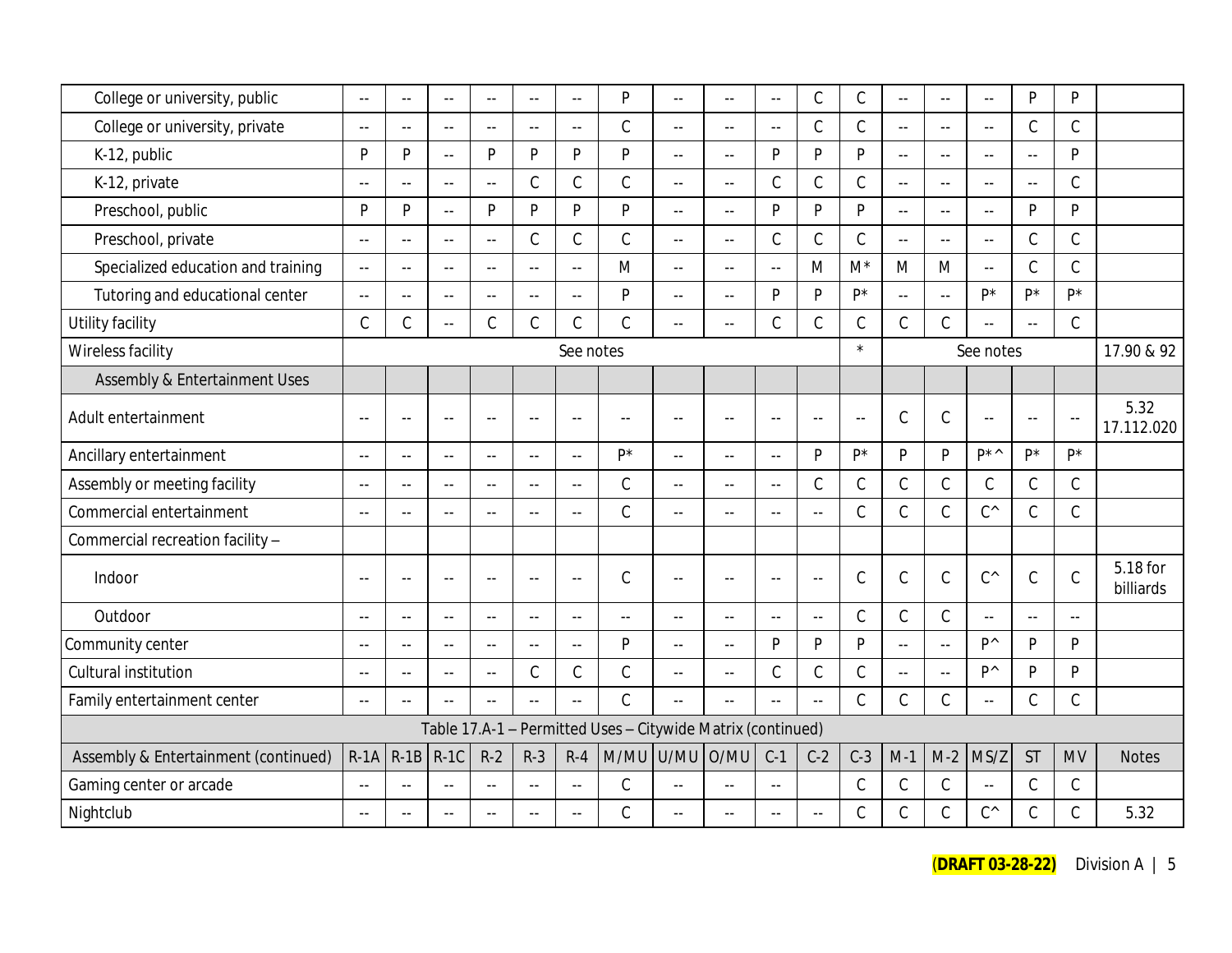| Religious institution                                    | $\sim$ $-$               | $\sim$ $\sim$ | $-$                     | $\sim$ $\sim$             | $\mathcal{C}$ | $\mathsf C$              | $\mathsf C$                                                 | $\overline{a}$          | --             | $\mathsf C$             | $\mathcal{C}$ | $\mathcal{C}$ | $-$           | --1           |
|----------------------------------------------------------|--------------------------|---------------|-------------------------|---------------------------|---------------|--------------------------|-------------------------------------------------------------|-------------------------|----------------|-------------------------|---------------|---------------|---------------|---------------|
| Retail & Offices Uses                                    |                          |               |                         |                           |               |                          |                                                             |                         |                |                         |               |               |               |               |
| Alcohol sales $12 -$                                     |                          |               |                         |                           |               |                          |                                                             |                         |                |                         |               |               |               |               |
| Assembly and entertainment use,<br>on-site <sup>13</sup> | $\sim$ $\sim$            | $\sim$ $\sim$ | $\sim$ $\sim$           | $\sim$ $\sim$             | $\sim$        | $\sim$ $\sim$            | C                                                           | $\sim$ $\sim$           | $\sim$ $\sim$  | $\mathcal{C}$           | $\mathcal{C}$ | $\mathcal{C}$ | $\mathcal{C}$ | $\mathcal{C}$ |
| Bar or tavern, on-site                                   | $\sim$ $\sim$            | $\sim$        | $\sim$ $-$              | $\overline{a}$            | $\sim$ $\sim$ | $\overline{\phantom{a}}$ | $\mathcal{C}$                                               | $\overline{a}$          | 44             | $\sim$ $\sim$           | $\mathcal{C}$ | $\mathsf C$   | $\mathsf C$   | $\mathcal{C}$ |
| Brew pub, on-site and off-site                           | $\sim$ $\sim$            | $\sim$        | $\sim$                  | $\overline{a}$            | $\sim$ $\sim$ | $\mathbf{L}$             | $\mathsf C$                                                 | $\overline{a}$          | 44             | $\sim$                  | $\sim$ $\sim$ | C             | $\mathsf C$   | $\mathcal{C}$ |
| Liquor store, off-site                                   | $\sim$ $\sim$            | $\sim$        | $\sim$ $\sim$           | $\sim$ $\sim$             | $\sim$ $\sim$ | $\overline{a}$           | $\mathsf C$                                                 | $\sim$ $\sim$           | $-1$           | $\sim$                  | $\mathcal{C}$ | C             | $\mathcal{C}$ | $\mathsf{C}$  |
| Restaurant, limited hours, on-site                       | $\sim$ $\sim$            | $\sim$        | $\sim$ $\sim$           | $\mathbb{L}^{\mathbb{L}}$ | $\sim$ $\sim$ | $\overline{\phantom{a}}$ | $C^*$                                                       | $\sim$ $\sim$           | $-1$           | M                       | M             | $M^*$         | M             | M             |
| Restaurant, on-site                                      | $\sim$ $\sim$            | $\sim$        | $\sim$                  | $\sim$                    | $\sim$ $\sim$ | $\overline{\phantom{a}}$ | $C^*$                                                       | $\sim$ $\sim$           | 44             | $\mathsf C$             | $\mathsf C$   | $C^*$         | $\mathcal{C}$ | $\mathsf{C}$  |
| Retail store, off-site                                   | $\sim$ $\sim$            | $\sim$ $\sim$ | $\sim$ $\sim$           | $\sim$ $\sim$             | $\sim$        | $\mathbb{L} \mathbb{L}$  | $\mathsf C$                                                 | $\sim$ $\sim$           | $-1$           | $\mathbb{L} \mathbb{L}$ | $\mathcal{C}$ | $C^*$         | $\mathcal{C}$ | $\mathsf{C}$  |
| Cannabis activity, commercial -<br>Dispensary            | $\sim$ $\sim$            | $\sim$ $\sim$ | $\sim$ $\sim$           | $\sim$ $\sim$             | $\sim$ $\sim$ | $\sim$ $\sim$            | $p*$                                                        | $\sim$ $\sim$           | $-1$           | P                       | D             | $P^*$         | P             | P             |
| Convenience store or minimart                            | $\sim$                   | $\sim$ $\sim$ | $\sim$                  | $\sim$                    |               | $\sim$                   | $C^*$                                                       | $\sim$ $\sim$           | $\sim$         | $\sim$ $\sim$           | $\mathcal{C}$ | $C^*$         | $\mathcal{C}$ | $\mathcal{C}$ |
| Food or beverage establishment -                         |                          |               |                         |                           |               |                          |                                                             |                         |                |                         |               |               |               |               |
| Bakery or pâtisserie, retail                             | $\sim$ $\sim$            | $\sim$ $\sim$ | $-1$                    | $\sim$ $\sim$             |               | $\overline{a}$           | $P^*$                                                       | $\sim$ $\sim$           | $\overline{a}$ | P                       | <b>P</b>      | $P^*$         | P             | P             |
| Bakery, commercial                                       | $\sim$ $\sim$            | $\sim$ $\sim$ | $\sim$ $\sim$           | $\sim$ $\sim$             | $\sim$ $\sim$ | $\mathbf{L}$             | $\sim$                                                      | $\sim$ $\sim$           | $-1$           | $\sim$ $\sim$           | $\sim$ $\sim$ | P             | P             | P             |
| Coffeehouse or café                                      | $\sim$ $\sim$            | $\sim$ $\sim$ | $\sim$ $\sim$           | $\sim$ $\sim$             | $\sim$ $\sim$ | $\mathbf{u}$             | D*                                                          | $\mathbb{L} \mathbb{L}$ | $- -$          | P                       | D             | $P^*$         | P             | P             |
| Outdoor seating                                          | $\overline{\phantom{a}}$ | $\mathbf{L}$  | $\sim$                  | $\sim$ $\sim$             | $\sim$ $\sim$ | $\sim$ $\sim$            | D <sup>*</sup>                                              | $-1$                    | $\sim$ $\sim$  | D                       | D             | D*            | D             | P             |
| Restaurant                                               | $\mathbf{u}$             | $\mathbf{L}$  | $\mathbb{L} \mathbb{L}$ | $\sim$ $\sim$             | $\sim$ $\sim$ | $\sim$ $\sim$            | D*                                                          | $-1$                    | $\sim$ $-$     | D                       | D             | D*            | P             | P             |
|                                                          |                          |               |                         |                           |               |                          | Table 17.A-1 - Permitted Uses - Citywide Matrix (continued) |                         |                |                         |               |               |               |               |
| Retail & Office Uses (continued)                         | $R-1A$                   | $R-1B$        | $R-1C$                  | $R-2$                     | $R-3$         | $R-4$                    | M/MU                                                        | U/MU                    | O/MU           | $C-1$                   | $C-2$         | $C-3$         | $M-1$         | $M-2$         |
| Grocery store                                            | $\overline{a}$           | $\sim$ $\sim$ | $\sim$ $\sim$           | $\sim$ $\sim$             | $\sim$ $\sim$ | $\sim$ $\sim$            | D*                                                          | $\overline{a}$          | $\sim$         | $\mathbf{u}$            | P             | p*            | P             | P             |
| Multiple-tenant commercial center                        | $\overline{a}$           | $-$           | $\sim$ $-$              | $\sim$ $\sim$             | $\sim$ $-$    | $\sim$                   | $M^*$                                                       | $\sim$ $\sim$           | $\sim$ $\sim$  | P                       | M             | $M^*$         | M             | M             |
| Offices-                                                 |                          |               |                         |                           |               |                          |                                                             |                         |                |                         |               |               |               |               |

<sup>&</sup>lt;sup>12</sup> Alcohol sales can be for beer and wine or beer, wine and distilled spirits. However, they shall be considered different levels of alcohol sales. beer and wine and wants to add spirits, a new CUP or MUP will be required.

 $13$  Only applicable to assembly and entertainment uses permitted in the underlying zoning district.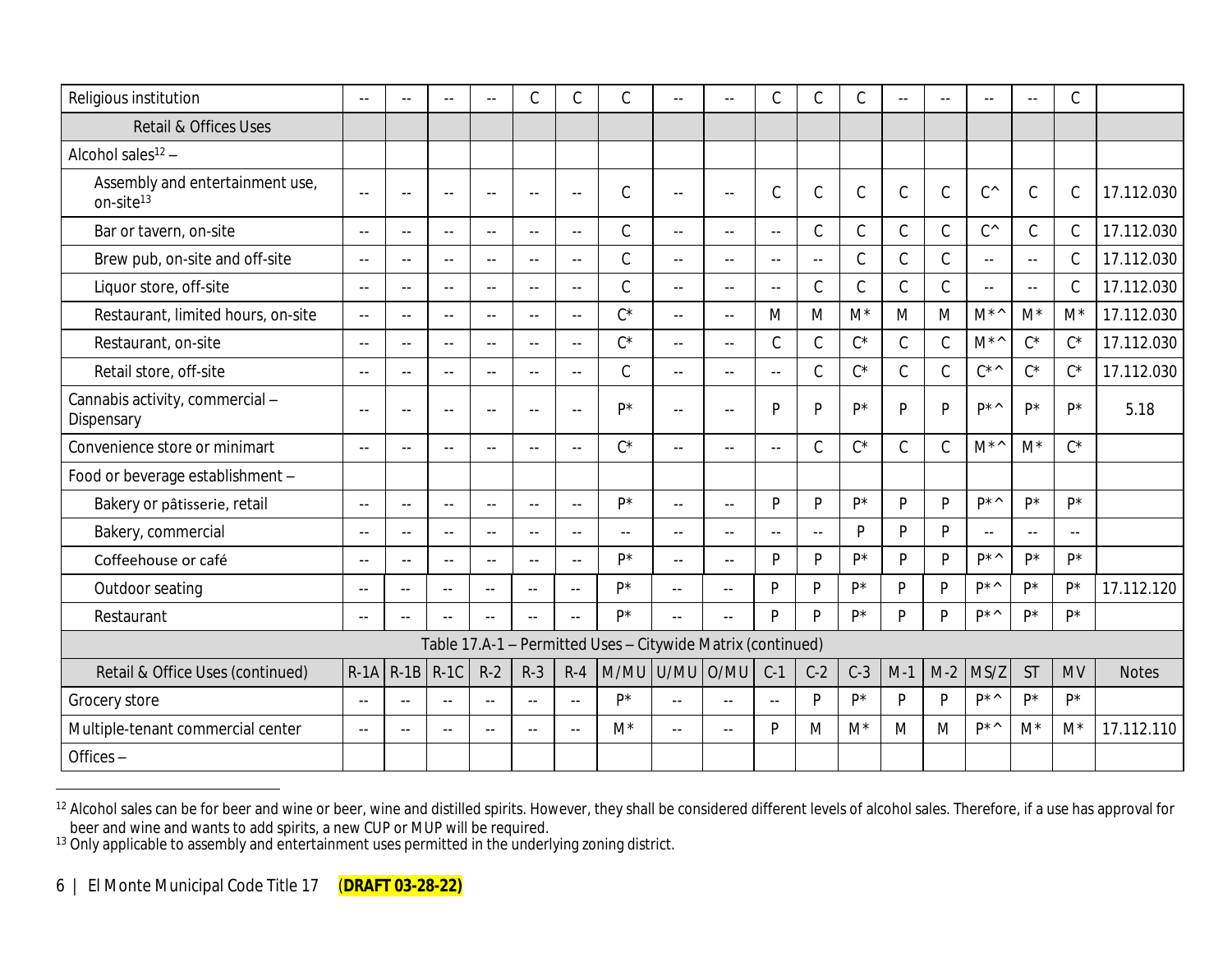| Ancillary                                         | $\sim$ $\sim$             | $\sim$                    | $\sim$                   | $\sim$        | $\sim$        | $\mathbb{L}^{\mathbb{L}}$ | p*                                                          | uu.                       | $\mathbb{L} \mathbb{L}$ | P             | P                          | p*             | $\mathsf{P}$   | <b>D</b>      | $D^*\wedge$             | $P^*$          | $P^*$                     |                    |
|---------------------------------------------------|---------------------------|---------------------------|--------------------------|---------------|---------------|---------------------------|-------------------------------------------------------------|---------------------------|-------------------------|---------------|----------------------------|----------------|----------------|---------------|-------------------------|----------------|---------------------------|--------------------|
| Administrative, business<br>Professional          | $\sim$ $\sim$             | $\sim$                    | $\sim$                   | $\sim$        | $\sim$ $\sim$ | $\mathbb{L}^{\mathbb{L}}$ | p*                                                          | $\mathbb{L}^{\mathbb{L}}$ | $\sim$ $\sim$           | P             | P                          | p*             | P              | P             | p*                      | p*             | $P^*$                     |                    |
| Government                                        | $\sim$ $\sim$             | $\sim$                    | $\overline{a}$           | $\sim$        | $\sim$        | $\mathbb{Z}^{\mathbb{Z}}$ | p*                                                          | $\mathbb{L}^{\mathbb{L}}$ | $\sim$ $\sim$           | P             | P                          | p*             | P              | <b>D</b>      | D*                      | D*             | D*                        |                    |
| Medical and dental                                | $\sim$                    | $\sim$ $\sim$             | $-1$                     | $\sim$        | $\sim$ $\sim$ | $\mathbb{L} \mathbb{L}$   | p*                                                          | $\mathbb{L}^{\mathbb{L}}$ | $\sim$ $\sim$           | P             | P                          | p*             | P              | P             | p*                      | p*             | D*                        |                    |
| Office supply store                               | $\sim$                    | $-$                       | $\overline{a}$           | $\sim$ $\sim$ | $\sim$ $\sim$ | $\overline{a}$            | p*                                                          | 44                        | $-$                     | P             | P                          | D*             | <b>P</b>       | D             | D <sup>*</sup>          | D <sup>*</sup> | D*                        |                    |
| Pawnbroker or pawnshop                            | $\sim$                    | $\sim$                    | $\overline{\phantom{a}}$ | $\sim$ $\sim$ | $\sim$ $\sim$ | $-$                       | $\overline{a}$                                              | $\sim$ $\sim$             | $\sim$ $\sim$           | $\sim$        | $\mathbb{L}^{\perp}$       | $\mathsf C$    | $\mathbb C$    | $\mathcal{C}$ | $\mathbf{L}$            | $\overline{a}$ | $\overline{a}$            | 5.68<br>17.112.130 |
| Pharmacy                                          | $\sim$ $\sim$             | $\mathbf{u}$              | $\mathbf{L}$             | $\sim$ $-$    | $\sim$ $\sim$ | $\sim$ $\sim$             | p*                                                          | $\sim$ $\sim$             | $\overline{a}$          | P             | P                          | D*             | <b>P</b>       | <b>D</b>      | $D^*\wedge$             | D <sup>*</sup> | p*                        |                    |
| Retail sales (unless listed as a separate<br>use) | $\mathbb{L}$ .            | $\sim$                    | $\sim$ $\sim$            |               | $\sim$        | $\sim$ $\sim$             | $P^*$                                                       | $\overline{a}$            | $\sim$ $\sim$           | ÷.            | P                          | D*             | P              | P             | D <sup>*</sup>          | p*             | $P^*$                     |                    |
| Secondhand vendor                                 | $\sim$ $\sim$             | $\sim$                    | $\sim$ $\sim$            | $\sim$        | $\sim$ $\sim$ | $\sim$ $\sim$             | $M^*$                                                       | $\sim$ $\sim$             | $\mathbf{u}$            | $\sim$        | M                          | $M^*$          | M              | M             | $M^{\star}{}^{\wedge}$  | $M^*$          | $M^*$                     | 5.68<br>17.112.160 |
| Showroom sales                                    | $\sim$ $\sim$             | $\sim$ $\sim$             | $\overline{a}$           | $\sim$ $\sim$ | $\sim$ $\sim$ | $\mathbb{L}^{\mathbb{L}}$ | ${\sf P}$                                                   | $\mathbb{L}^{\mathbb{L}}$ | $\sim$ $\sim$           | P             | P                          | $\mathsf{P}$   | P              | P             | $\mathbb{L}$ .          | $\sim$ $\sim$  | $\mathbb{L}^{\mathbb{L}}$ |                    |
| Significant tobacco retailer                      | $\mathbb{L}^{\mathbb{L}}$ | $\sim$ $\sim$             | ωü,                      | $\sim$        | $\sim$ $\sim$ | $\mathbb{L}^{\mathbb{L}}$ | $\mathcal{C}$                                               | $\mathbb{L}^{\mathbb{L}}$ | $\sim$ $\sim$           | $\sim$ $\sim$ | $\sim$ $\sim$              | $\mathcal{C}$  | $\mathsf C$    | $\mathcal{C}$ | $\mathbb{L} \mathbb{L}$ | $\sim$ $\sim$  | $\mathbb{L}^{\mathbb{L}}$ | 17.112.170         |
| Temporary use (reserved)                          | $\overline{\phantom{a}}$  | $-1$                      | $\mathcal{L} =$          | $\sim$ $\sim$ | $\sim$ $\sim$ | $\sim$ $\sim$             | $-$                                                         | $\mathcal{L} =$           | $-$                     | $=$ $-$       | $\overline{\phantom{a}}$ . | $\sim$ $\sim$  | $\mathbb{L}$ . | $-1$          |                         | $\sim$ $\sim$  | $\overline{a}$            | 17.124             |
| Vehicle retail use -                              |                           |                           |                          |               |               |                           |                                                             |                           |                         |               |                            |                |                |               |                         |                |                           |                    |
| Parts and accessory store                         | $\sim$                    | $-$                       | $\overline{a}$           | $\sim$ $\sim$ | $\sim$        | $\overline{a}$            | $-$                                                         | $\sim$ $\sim$             | $\overline{a}$          | $\ddotsc$     | P                          | p*             | P              | P             | $\overline{a}$          | $\overline{a}$ | P                         |                    |
| Sale and lease, limited                           | $\sim$ $-$                | $\sim$                    | $\overline{a}$           | $\sim$ $\sim$ | $\sim$        | $\sim$ $-$                | $-$                                                         | $\sim$ $-$                | $\sim$ $-$              | $\sim$ $-$    | M                          | M              | P              | P             | $\overline{a}$          | $\sim$ $\sim$  | M                         |                    |
| Parts and accessory store                         | $\sim$ $\sim$             | $\mathbb{L}^{\mathbb{L}}$ | $\overline{a}$           | $\sim$ $-$    | $\sim$ $\sim$ | $\overline{a}$            | $\overline{a}$                                              | $\mathbb{L}^{\mathbb{L}}$ | $\sim$ $\sim$           | $\sim$ $\sim$ | P                          | D <sup>*</sup> | <b>P</b>       | <b>D</b>      | $\mathbf{L}$            | $\sim$ $\sim$  | <b>D</b>                  |                    |
| Sales and lease, limited                          | $\sim$                    | Ξ.                        | $\overline{a}$           | $\sim$ $\sim$ | $\sim$ $\sim$ | $\overline{a}$            | $\overline{a}$                                              | $-$                       | $\sim$ $\sim$           | $\ddotsc$     | M                          | M              | $\mathsf{P}$   | <b>D</b>      | $\sim$ $\sim$           | $\overline{a}$ | M                         |                    |
| Sales and lease, general new & used               | $\mathbb{Z}^{\mathbb{Z}}$ | $\sim$                    |                          | $\sim$        | $\sim$        | $\sim$                    | ÷.                                                          | $\sim$                    | $\sim$                  |               | $\mathcal{C}$              | $\mathcal{C}$  | $\mathbb{Z}^2$ | $\sim$        | $\sim$                  | $\sim$         | $\sim$                    | 17.112.180         |
|                                                   |                           |                           |                          |               |               |                           | Table 17.A-1 - Permitted Uses - Citywide Matrix (continued) |                           |                         |               |                            |                |                |               |                         |                |                           |                    |
| Retail & Office Uses (continued)                  | $R-1A$                    | $ R-1B $                  | $R-1C$                   | $R-2$         | $R-3$         | $R-4$                     | M/MU U/MU                                                   |                           | O/MU                    | $C-1$         | $C-2$                      | $C-3$          | $M-1$          | $M-2$         | MS/Z                    | <b>ST</b>      | <b>MV</b>                 | <b>Notes</b>       |
| Vehicle retail use (continued) -                  |                           |                           |                          |               |               |                           |                                                             |                           |                         |               |                            |                |                |               |                         |                |                           |                    |
| Sales and lease, general used                     | $\sim$ $\sim$             | $\sim$ $\sim$             | $\sim$ $\sim$            | $\sim$ $\sim$ | $\sim$ $\sim$ | $\mathbb{L} \mathbb{L}$   | $\sim$                                                      | $\sim$ $\sim$             | $\sim$ $\sim$           | $\sim$        | $\sim$ $\sim$              | $\mathcal{C}$  | $\sim$ $\sim$  | $\sim$ $\sim$ | $\mathbb{L} \mathbb{L}$ | $\sim$         | $\sim$                    | 17.112.180         |
| Sales and lease, major                            | $\sim$                    | $\sim$ $\sim$             | $\sim$ $\sim$            | $\sim$ $\sim$ | $\sim$ $\sim$ | $\sim$ $\sim$             | $\sim$ $\sim$                                               | $\sim$ $\sim$             | $\sim$                  | $\sim$        | $\sim$ $\sim$              | $\mathcal{C}$  | $\mathcal{C}$  | $\mathsf C$   | $\mathbb{L} \mathbb{L}$ | $\sim$ $\sim$  | $\sim$                    | 17.112.180         |
| Warehouse retailer or retail warehouse            | $\sim$                    | $\sim$ $\sim$             | $\sim$ $\sim$            | $\sim$ $\sim$ | $\sim$ $\sim$ | $\sim$                    | $\sim$ $\sim$                                               |                           | $\sim$ $\sim$           | $\sim$        | Þ                          | P              | P              | P             | $\sim$                  | $\sim$ $-$     | $\sim$ $\sim$             |                    |

(**DRAFT 03-28-22)** Division A | 7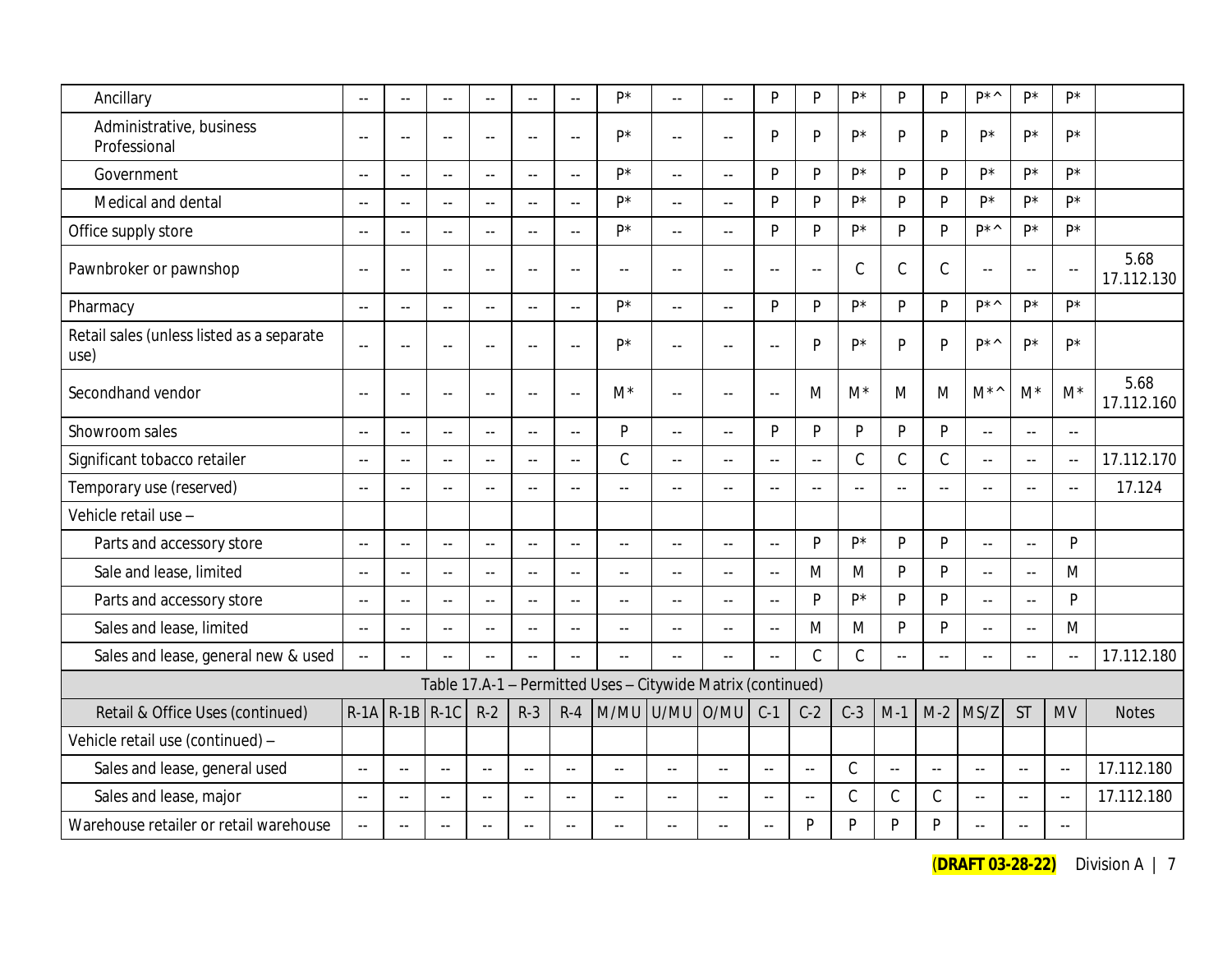| Wholesaler                                      | $\sim$ $\sim$      |               | $\sim$ $\sim$ | $\sim$ $\sim$ | $\sim$ $\sim$ | $\sim$                    | $\sim$ $\sim$                                               | $\sim$ $\sim$             | $-$                       | $\sim$                    | $\sim$          | P             | <b>D</b>                  | $\mathsf{P}$               | $\sim$                    | $\sim$ $\sim$ | $\sim$ $\sim$   |                    |
|-------------------------------------------------|--------------------|---------------|---------------|---------------|---------------|---------------------------|-------------------------------------------------------------|---------------------------|---------------------------|---------------------------|-----------------|---------------|---------------------------|----------------------------|---------------------------|---------------|-----------------|--------------------|
| <b>Service Uses</b>                             |                    |               |               |               |               |                           |                                                             |                           |                           |                           |                 |               |                           |                            |                           |               |                 |                    |
| Alternative financial establishment             | $\sim$ $\sim$      | $\sim$ $\sim$ | $\sim$ $\sim$ | $\sim$ $\sim$ | $\sim$ $\sim$ | $\sim$ $\sim$             | $\sim$ $\sim$                                               | $\sim$                    | $\sim$ $\sim$             | $\sim$ $\sim$             | $-$             | $M^*$         | $\sim$ $\sim$             | $\sim$ $\sim$              | $\sim$ $\sim$             | $\sim$ $\sim$ | $\sim$ $-$      | 17.112.040         |
| Ambulance service                               | $\sim$ $\sim$      | $\sim$ $\sim$ |               | $\sim$ $\sim$ | $\sim$ $\sim$ | $\sim$ $\sim$             | $\sim$ $\sim$                                               | $\sim$ $\sim$             | $\sim$ $\sim$             | ω.                        | $\sim$ $\sim$   | $\mathcal{C}$ | M                         | M                          | $\overline{a}$            | $\sim$ $\sim$ | $\sim$ $\sim$   |                    |
| Animal service -                                |                    |               |               |               |               |                           |                                                             |                           |                           |                           |                 |               |                           |                            |                           |               |                 |                    |
| Animal boarding/kennel                          | $\sim$ $\sim$      | $\sim$ $\sim$ | $\sim$ $\sim$ | $\sim$ $\sim$ | $\sim$ $\sim$ | $\sim$ $\sim$             | $\sim$ $\sim$                                               | $\sim$ $\sim$             | $\sim$ $\sim$             | $\sim$ $\sim$             | $\mathbf{L}$    | $\mathcal{C}$ | M                         | M                          | $\mathbb{L}^{\mathbb{L}}$ | $\sim$ $\sim$ | $\sim$ $\sim$   |                    |
| Animal grooming                                 | $\sim$             | $\sim$ $\sim$ | $\sim$ $-$    | $\sim$ $\sim$ | $\sim$        | $\sim$                    | P                                                           | $\sim$ $\sim$             | $\sim$                    | P                         | P               | $P^*$         | P                         | $\mathsf{P}$               | <b>D</b> <sup>^</sup>     | P             | P               |                    |
| Veterinary service or animal<br>hospital/clinic | $\sim$ $\sim$      | $\sim$ $\sim$ | $\sim$ $\sim$ | $\sim$        | $\sim$ $\sim$ | $\sim$ $\sim$             | P                                                           | $\sim$ $\sim$             | $\sim$                    | $\mathbb{L} \mathbb{L}$   | P               | P             | P                         | P                          | $\sim$ $\sim$             | $\sim$ $\sim$ | P               |                    |
| Appliance or electronics repair                 | $\sim$ $\sim$      | $\sim$ $\sim$ | $\sim$ $\sim$ | $\sim$ $\sim$ | $\sim$ $\sim$ | $\mathbb{L} \mathbb{L}$   | <b>D</b>                                                    | $\sim$ $\sim$             | $\mathbb{Z}^{\mathbb{Z}}$ | $\sim$                    | <b>P</b>        | D             | <b>D</b>                  | $\mathsf{P}$               | $\sim$                    | $\sim$ $\sim$ | $\sim$ $\sim$   |                    |
| Automated Teller Machine (ATM),<br>walk-up      | $\sim$             | $\sim$        | $\sim$ $\sim$ | $\sim$ $\sim$ | $\sim$ $\sim$ | $\sim$                    | D <sup>*</sup>                                              | $\sim$ $\sim$             | $\sim$                    | P                         | P               | $P^*$         | P                         | $\mathsf{P}$               | D <sup>*</sup>            | P             | P               | 17.112.050         |
| <b>Bail bonds</b>                               | $\sim$ $\sim$      | $\sim$        | $\sim$ $\sim$ | $\sim$ $\sim$ | $\sim$ $\sim$ | $\sim$ $\sim$             | $\sim$ $\sim$                                               | $\sim$ $\sim$             | $\mathbb{L}^{\mathbb{L}}$ | $\overline{\phantom{a}}$  | $\sim$ $\sim$   | M             | <b>D</b>                  | P                          | $\mathbf{L}$              | $\sim$ $\sim$ | $\sim$ $\sim$   |                    |
| Collection containers -                         |                    |               |               |               |               |                           |                                                             |                           |                           |                           |                 |               |                           |                            |                           |               |                 |                    |
| Small                                           | $\sim$             | $\sim$ $\sim$ | $\sim$ $\sim$ | $\sim$ $\sim$ | $\sim$ $\sim$ | $\sim$ $\sim$             | $\sim$ $\sim$                                               | $\sim$ $\sim$             | $\sim$ $\sim$             | $\sim$ $\sim$             | A               | A             | $\mathbb{Z}^{\mathbb{Z}}$ | $\mathcal{L}(\mathcal{L})$ | $\mathbb{Z}^{\mathbb{Z}}$ | $\sim$ $\sim$ | $\sim$ $\sim$   | 17.112.060         |
| Large                                           | $\sim$ $\sim$      | $\sim$ $\sim$ | $\sim$ $\sim$ | $\sim$ $\sim$ | $\sim$ $\sim$ | $\sim$ $\sim$             | $\sim$ $\sim$                                               | $\sim$ $\sim$             | $\mathbb{Z}^{\mathbb{Z}}$ | $\mathbb{Z}^{\mathbb{Z}}$ | $\sim$ $\sim$   | A             | $\sim$ $\sim$             | $\mathbb{Z}^{\mathbb{Z}}$  | $\mathbb{Z}^2$            | $\sim$ $\sim$ | $\sim$ $\sim$   | 17.112.060         |
| Correctional facility                           | $\sim$             | $\sim$ $\sim$ |               | $\sim$ $\sim$ | $\sim$ $\sim$ | $\mathbb{Z}^{\mathbb{Z}}$ | $\sim$ $\sim$                                               | $\sim$ $\sim$             | $\sim$                    | ω.                        | $\sim$ $\sim$   | $\mathcal{C}$ | $\mathsf C$               | $\mathsf C$                | $\sim$ $\sim$             | $\sim$ $\sim$ | $\sim$ $\sim$   | 17.112.070         |
| Drive-thru business -                           |                    |               |               |               |               |                           |                                                             |                           |                           |                           |                 |               |                           |                            |                           |               |                 |                    |
| Food or beverage establishment                  | $\sim$             | $\sim$ $\sim$ | $\sim$ $\sim$ | $\sim$ $\sim$ | $\sim$ $\sim$ | $\sim$ $\sim$             | $\mathsf C$                                                 | $\sim$ $\sim$             | $\sim$ $\sim$             | $\sim$ $\sim$             | $\mathcal{C}$   | $\mathcal{C}$ | $\mathcal{C}$             | $\mathsf C$                | $\mathbf{L}$              | $\sim$        | $\mathcal{C}$   | 17.112.080         |
| Service or retail                               | $\sim$ $\sim$      | $\sim$ $\sim$ | $\sim$ $\sim$ | $\sim$ $\sim$ | $\sim$ $\sim$ | $\sim$ $\sim$             | M                                                           | $\sim$ $\sim$             | $\sim$                    | M                         | M               | M             | M                         | M                          | $\mathcal{C}$             | $\mathcal{C}$ | M               | 17-112.080         |
|                                                 |                    |               |               |               |               |                           | Table 17.A-1 - Permitted Uses - Citywide Matrix (continued) |                           |                           |                           |                 |               |                           |                            |                           |               |                 |                    |
| Service Uses (continued)                        | $R -$<br>$1$ ] $A$ | $R-1B$        | $R-1C$        | $R-2$         | $R-3$         | $R-4$                     | M/MU                                                        | U/MU                      | O/MU                      | $C-1$                     | $C-2$           | $C-3$         | $M-1$                     | $M-2$                      | MS/Z                      | <b>ST</b>     | <b>MV</b>       | <b>Notes</b>       |
| Financial institution                           | $\sim$             | $\sim$ $\sim$ | $\sim$ $\sim$ | $\sim$ $\sim$ | $\sim$ $\sim$ | $\sim$ $\sim$             | p*                                                          | $\sim$ $\sim$             | $\mathbb{L}^{\mathbb{L}}$ | P                         | P               | $P^*$         | <b>D</b>                  | P                          | $p*$                      | P             | <b>D</b>        |                    |
| Funeral home or mortuary                        | $\sim$ $\sim$      | $\sim$ $\sim$ | $\sim$ $\sim$ | $\sim$ $\sim$ | $\sim$ $\sim$ | $\sim$                    | P <sup>14</sup>                                             | $\mathbb{Z}^{\mathbb{Z}}$ | $\sim$ $\sim$             | $\mathbb{Z}^{\mathbb{Z}}$ | P <sub>14</sub> | P             | $\mathsf{P}$              | P                          | $\overline{a}$            | $\sim$ $\sim$ | P <sub>14</sub> |                    |
| Hotels and motels                               | $\sim$             | $\sim$ $-$    | $\sim$ $-$    | $\sim$ $-$    | $\sim$ $-$    | $\sim$                    | $\mathcal{C}$                                               | $\sim$ $\sim$             | $-$                       | $\sim$ $\sim$             | $\sim$ $\sim$   | $C^*$         | $\sim$ $\sim$             | $\sim$                     | $C^{\star \wedge}$        | $\mathcal{C}$ | $\mathcal{C}$   | 5.48<br>17.112.090 |

<sup>14</sup> Funeral home or mortuary shall not include crematories.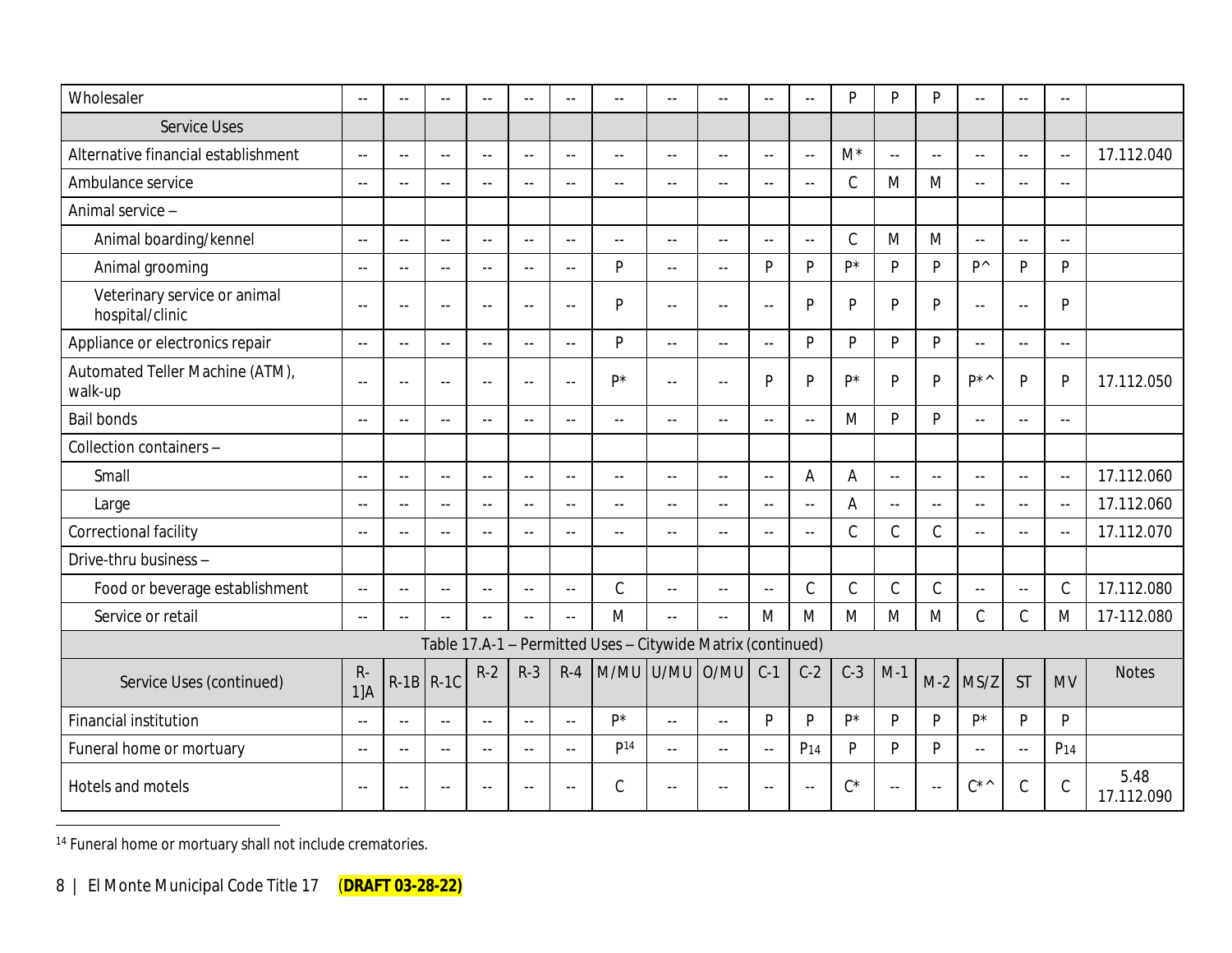| Office concierge service                | $\sim$                    | $-$                       |                | $\sim$ $\sim$  | $\sim$ $\sim$  | $\ddotsc$                 | p*                                                          |                     | $\mathbb{L} \mathbb{L}$   | P                         | P                         | $P^*$          | P             | P              | $P^*$                     | P                         | $\mathsf{P}$   |                    |
|-----------------------------------------|---------------------------|---------------------------|----------------|----------------|----------------|---------------------------|-------------------------------------------------------------|---------------------|---------------------------|---------------------------|---------------------------|----------------|---------------|----------------|---------------------------|---------------------------|----------------|--------------------|
| Personal service use -                  |                           |                           |                |                |                |                           |                                                             |                     |                           |                           |                           |                |               |                |                           |                           |                |                    |
| General                                 | $\sim$ $\sim$             | $\sim$ $\sim$             | $\sim$ $\sim$  | $\sim$ $\sim$  | $\sim$ .       | $\mathbb{Z}^{\mathbb{Z}}$ | p*                                                          | $\omega_{\rm{eff}}$ | $\sim$                    | P                         | P                         | $P^*$          | P             | $\mathsf{P}$   | $D^*$                     | P                         | $\mathsf{P}$   | 17.112.140         |
| Restricted                              | $\sim$                    | $\overline{a}$            | $\sim$         | $\sim$         | $\sim$ $\sim$  | $\sim$ $\sim$             | $M^*$                                                       | $\sim$ $\sim$       | $\sim$ $\sim$             | $\sim$ $\sim$             | M                         | $M^*$          | M             | M              | $M^{\star}{}^{\wedge}$    | M                         | M              | 17.112.140         |
| Massage                                 | $\sim$ $\sim$             | $\sim$ $-$                | $\sim$ $\sim$  | $\sim$ $\sim$  | $\sim$ $\sim$  | $\sim$ $\sim$             | $\sim$ $\sim$                                               | $\sim$ $\sim$       | $\sim$ $\sim$             | $\overline{a}$            | $\sim$ $-$                | $\mathcal{C}$  | $\sim$ $\sim$ | $\sim$ $\sim$  | $\sim$ $\sim$             | $\sim$ $\sim$             | $\sim$ $\sim$  | 5.56<br>17.112.140 |
| Philanthropic or charitable institution | $\sim$                    | $\sim$ $\sim$             | $-$            | $\sim$ $\sim$  | $\mathcal{C}$  | $\mathcal{C}$             | D*                                                          | $\sim$ $\sim$       | $\mathbb{L}^{\mathbb{L}}$ | P                         | P                         | D <sup>*</sup> | D             | $\mathsf{P}$   | D*                        | $\mathsf{P}$              | $\mathsf{P}$   |                    |
| Recycling facility -                    |                           |                           |                |                |                |                           |                                                             |                     |                           |                           |                           |                |               |                |                           |                           |                |                    |
| Mobile                                  | $\sim$ $\sim$             | $\sim$ $\sim$             | $\sim$ $\sim$  | $\sim$ $\sim$  | $\sim$ $\sim$  | $\sim$ $\sim$             | <b>D</b>                                                    | $\sim$ $\sim$       | $\mathbb{Z}^{\mathbb{Z}}$ | P                         | P                         | P              | P             | P              | $\sim$                    | $\mathbb{L}^{\mathbb{L}}$ | $\mathsf{P}$   | 17.112.150         |
| Self-service                            | $\sim$ $\sim$             | $\sim$ $\sim$             | $\sim$ $\sim$  | $\sim$ $\sim$  | $\sim$ $\sim$  | $\mathbb{L}^{\mathbb{L}}$ | M                                                           | $\sim$ $\sim$       | $\sim$                    | $\overline{a}$            | Α                         | A              | <b>D</b>      | $\mathsf{P}$   | $\overline{a}$            | $\overline{a}$            | Α              | 17.112.150         |
| Small                                   | $\sim$ $\sim$             | $\sim$ $\sim$             | $\sim$ $\sim$  | $\sim$ $\sim$  | $\sim$ $\sim$  | $\sim$ $\sim$             | $\Delta \Delta \omega$                                      | $\sim$ $\sim$       | $\mathbb{L}^{\mathbb{L}}$ | $\mathbb{L} \mathbb{L}$   | $\mathbf{L}$              | M              | A             | $\overline{A}$ | $\sim$ $\sim$             | $\mathbb{L} \mathbb{L}$   | $\sim$ $\sim$  | 17.112.150         |
| Large                                   | $\sim$                    | $-$                       | $\sim$ $-$     | $\sim$ $\sim$  | $\sim$ $\sim$  | $\mathbb{L}^{\perp}$      | $\sim$ $\sim$                                               | $\sim$ $\sim$       | $\sim$ $\sim$             | $\sim$ $\sim$             | $\sim$                    | $\sim$ $\sim$  | M             | M              | $\mathbb{Z}^2$            | $\sim$ $\sim$             | $\sim$ $\sim$  | 17.112.150         |
| Self-Storage                            | $\sim$ $\sim$             | $\sim$ $\sim$             |                | $\sim$ $\sim$  | $\sim$ $\sim$  | $\mathbb{L}$ .            | $\mathbb{L}^{\mathbb{L}}$                                   | $\sim$              | $\sim$                    | $\mathbb{L}^{\mathbb{L}}$ | $\mathbb{L}^{\mathbb{L}}$ | $\sim$ $\sim$  | $\mathcal{C}$ | $\mathsf C$    | $\sim$ $\sim$             | $\omega_{\rm m}$          | $\sim$ $\sim$  |                    |
| Vehicle service uses -                  |                           |                           |                |                |                |                           |                                                             |                     |                           |                           |                           |                |               |                |                           |                           |                |                    |
| Repair, minor                           | $\sim$ $\sim$             | $\sim$ $\sim$             | $\sim$ $\sim$  | $\sim$ $\sim$  | $\sim$ $\sim$  | $\sim$ $\sim$             | $\sim$ $\sim$                                               | $\sim$ $\sim$       | $\sim$ $\sim$             | $\sim$ $\sim$             | $\mathsf C$               | $\mathcal{C}$  | $\mathcal{C}$ | $\mathcal{C}$  | $\mathbb{Z}^2$            | $\mathbb{Z}^{\mathbb{Z}}$ | $\sim$ $\sim$  | 17.112.190         |
| Repair, major                           | $\sim$                    | $\overline{a}$            | $\sim$ $\sim$  | $\overline{a}$ | $\overline{a}$ | $\sim$ $\sim$             | $\overline{a}$                                              | $\sim$ $\sim$       | $\overline{a}$            | $\overline{a}$            | $\sim$                    | $\mathcal{C}$  | $\mathcal{C}$ | $\mathsf C$    | $\overline{a}$            | $\sim$                    | $\overline{a}$ | 17.112.190         |
| Rental, automobile                      | $\sim$                    | $\sim$ $-$                | $\sim$ $\sim$  | $\sim$ $\sim$  | $\sim$ $\sim$  | $\sim$                    | $\sim$ $\sim$                                               | $\sim$ $\sim$       | $\overline{a}$            | $\sim$                    | $\mathsf C$               | $\mathcal{C}$  | M             | M              | $\sim$ $\sim$             | $\sim$                    | 44             |                    |
| Rental, truck                           | $\sim$                    | $\sim$ $\sim$             |                | $\sim$ $\sim$  | $\sim$         | $\mathbb{L}$ .            | $\sim$ $\sim$                                               | $\sim$ $\sim$       | $\mathbb{L}^{\mathbb{L}}$ | $\mathbb{L} \mathbb{L}$   | $\mathbb{L}^{\mathbb{L}}$ | $\mathsf C$    | $\mathcal{C}$ | $\mathsf C$    | $\mathbb{L}^{\mathbb{L}}$ | $\sim$ $\sim$             | $\sim$ $\sim$  |                    |
|                                         |                           |                           |                |                |                |                           | Table 17.A-1 - Permitted Uses - Citywide Matrix (continued) |                     |                           |                           |                           |                |               |                |                           |                           |                |                    |
| Service Uses (continued)                | $R-1A$                    | $R-1B$                    | $R-1C$         | $R-2$          | $R-3$          | $R-4$                     |                                                             | M/MU U/MU           | O/MU                      | $C-1$                     | $C-2$                     | $C-3$          | $M-1$         | $M-2$          | MS/Z                      | <b>ST</b>                 | <b>MV</b>      | <b>Notes</b>       |
| Vehicle service uses (continued) -      |                           |                           |                |                |                |                           |                                                             |                     |                           |                           |                           |                |               |                |                           |                           |                |                    |
| Service station, minimum                | $\sim$ $\sim$             | $\mathbb{Z}^{\mathbb{Z}}$ | $\sim$ $\sim$  | $\sim$ $\sim$  | $\sim$ $\sim$  | $\sim$ $\sim$             | $\mathbb{L}^{\mathbb{L}}$                                   | $\sim$ $\sim$       | $\mathbb{L} \mathbb{L}$   | $\mathbb{L}^{\mathbb{L}}$ | $\mathsf C$               | $\mathcal{C}$  | $\mathcal{C}$ | $\mathcal{C}$  | $\mathbb{L}^{\mathbb{L}}$ | $\sim$ $\sim$             | $\sim$ $\sim$  | 17.112.200         |
| Service station, full                   | $\sim$ $\sim$             | $\sim$ $\sim$             | $\sim$         | $\sim$ $\sim$  | $\sim$ $\sim$  | $\sim$ $\sim$             | $\sim$ $\sim$                                               | $\sim$ $\sim$       | $\mathbb{Z}^{\mathbb{Z}}$ | $\mathbb{L}^{\mathbb{L}}$ | $\overline{a}$            | $\mathcal{C}$  | $\mathcal{C}$ | $\mathcal{C}$  | цц.                       | $\mathbb{Z}^{\mathbb{Z}}$ | $\sim$ $\sim$  | 17.112.200         |
| Washing facility                        | $\sim$ $\sim$             | $\sim$                    | $\overline{a}$ | $\sim$         | $\sim$ $\sim$  | $\sim$                    | $\sim$ $\sim$                                               | $\sim$              | $\overline{a}$            | $\sim$ $\sim$             | $\mathsf C$               | $\mathcal{C}$  | $\mathcal{C}$ | $\mathcal{C}$  | цц.                       | $\mathbb{Z}^2$            | $\sim$ $\sim$  | 17.112.210         |
| Wedding chapel                          | $\mathbb{L}^{\mathbb{L}}$ | $\sim$ $\sim$             | $\sim$ $\sim$  | $\sim$ $\sim$  | $\sim$ $\sim$  | $\sim$ $\sim$             | M                                                           | $\sim$ $\sim$       | $\mathbb{L}^{\mathbb{L}}$ | $\mathbb{L}^{\mathbb{L}}$ | M                         | $M^*$          | M             | M              | M                         | M                         | M              |                    |
| Industrial & Transportation Uses        |                           |                           |                |                |                |                           |                                                             |                     |                           |                           |                           |                |               |                |                           |                           |                |                    |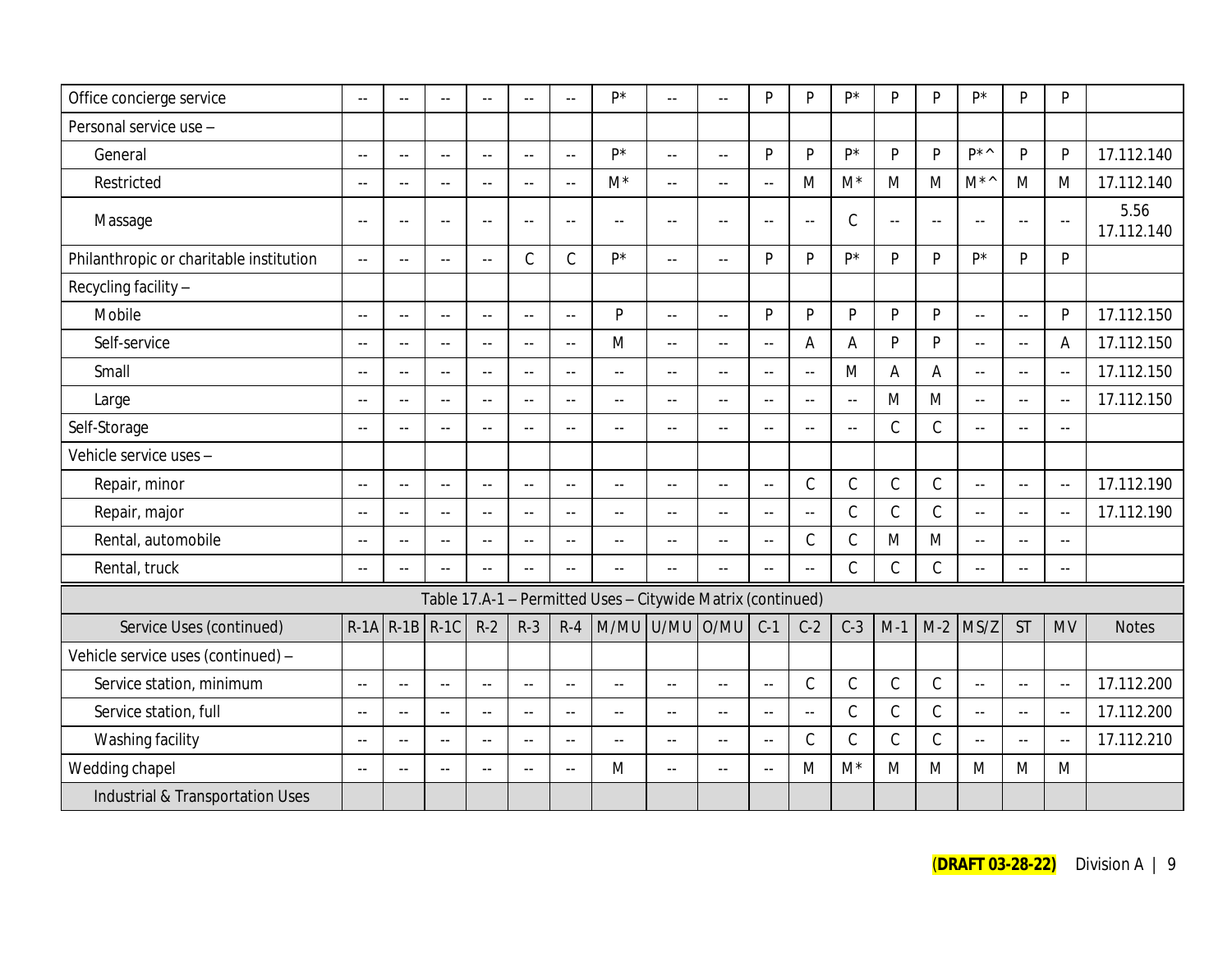| Cannabidiol (CBD) products<br>manufacturer                   | $-$           | $-$           | $\sim$        | $\sim$ $\sim$ | $\sim$ $-$    | $\sim$        | $\sim$                                                      | $\sim$ $\sim$ | $\sim$                    | $\sim$ $\sim$             | $\sim$                   | $\sim$          | D                       | P             | $\sim$                    | $-$           | $\sim$ $\sim$ |              |
|--------------------------------------------------------------|---------------|---------------|---------------|---------------|---------------|---------------|-------------------------------------------------------------|---------------|---------------------------|---------------------------|--------------------------|-----------------|-------------------------|---------------|---------------------------|---------------|---------------|--------------|
| Cannabis, commercial-                                        |               |               |               |               |               |               |                                                             |               |                           |                           |                          |                 |                         |               |                           |               |               |              |
| Cultivation, distributor,<br>manufacturing and microbusiness | $\sim$ $\sim$ | $\sim$ $\sim$ | $\sim$        | $\sim$ $\sim$ | $\sim$ $\sim$ | $\sim$ $\sim$ | $\sim$ $\sim$                                               | $\sim$ $\sim$ | $\sim$ $\sim$             | $\sim$ $\sim$             | $\sim$ $\sim$            | D <sup>15</sup> | <b>D</b>                | P             | $\sim$ $\sim$             | $\sim$ $\sim$ | $\sim$ $\sim$ | 5.18         |
| <b>Testing laboratory</b>                                    | $\sim$ $\sim$ | $\sim$ $\sim$ | $\sim$ $\sim$ | $\sim$ $\sim$ | $\sim$ $\sim$ | $\sim$ $\sim$ | $\sim$ $\sim$                                               | $\sim$ $\sim$ | $\overline{a}$            | <b>D</b>                  | D                        | D*              | D                       | P             | $\sim$ $\sim$             | $\sim$ $\sim$ | $\sim$ $\sim$ | 5.18         |
| Courier service or messengers                                | $\sim$ $\sim$ | $\sim$ $\sim$ | $\sim$ $\sim$ | $\sim$        | $\sim$ $\sim$ | $\sim$ $\sim$ | $\sim$ $\sim$                                               | $\sim$ $\sim$ | $-$                       | $\sim$ $\sim$             | $-$                      | $\overline{a}$  | M                       | M             | $\sim$                    | $\sim$ $\sim$ | $\sim$ $\sim$ |              |
| Distribution, fulfillment or warehouse<br>center-            |               |               |               |               |               |               |                                                             |               |                           |                           |                          |                 |                         |               |                           |               |               |              |
| Less than 100,000 square feet                                | $\sim$ $\sim$ | $\sim$        | $\sim$ $\sim$ | $\sim$        | $\sim$ $\sim$ | $\sim$ $\sim$ | $\sim$ $\sim$                                               | $\sim$ $\sim$ | $\overline{a}$            | $\overline{a}$            | $\sim$ $\sim$            | $\overline{a}$  | P                       | P             | $\sim$ $\sim$             | $\sim$ $\sim$ | $\sim$ $\sim$ |              |
| 100,000 square feet or greater                               | $\sim$ $\sim$ | $\sim$ $\sim$ | $\sim$ $\sim$ | $\sim$ $\sim$ | $\sim$ $\sim$ | $\sim$ $\sim$ | $\sim$ $\sim$                                               | $\sim$ $\sim$ | $\mathbb{L}^{\mathbb{L}}$ | $\mathbb{L}^{\mathbb{L}}$ | $\sim$ $\sim$            | $\sim$          | C                       | $\mathsf C$   | $\mathbb{L}^{\mathbb{L}}$ | $\sim$ $\sim$ | $\sim$ $\sim$ |              |
| Hazardous materials, any use involving<br>storage of         | $\sim$ $\sim$ | $\sim$ $\sim$ | $\sim$ $\sim$ | $\sim$ $\sim$ | $\sim$ $\sim$ | $\sim$ $\sim$ | $\sim$ $\sim$                                               | $\sim$ $\sim$ | $\sim$ $\sim$             | $\sim$ $\sim$             | $\overline{\phantom{a}}$ | $\sim$ $\sim$   | $\mathcal{C}$           | $\mathcal{C}$ | $\sim$ $\sim$             | $\sim$ $\sim$ | $\sim$ $\sim$ | 17.50.100    |
| Industrial hemp processing                                   | $\sim$ $\sim$ | $\sim$ $\sim$ | $\sim$ $\sim$ | $\sim$ $\sim$ | $\sim$ $-$    | $\sim$ $\sim$ | $\sim$ $\sim$                                               | $\sim$ $\sim$ | $\mathbb{L} \mathbb{L}$   | $\sim$ $\sim$             | $\overline{\phantom{a}}$ | $\sim$ $\sim$   | $\mathcal{C}$           | $\mathcal{C}$ | $\mathbb{L}^{\mathbb{L}}$ | $\sim$ $\sim$ | $\sim$ $\sim$ |              |
| Impound or tow yard                                          | $\sim$ $\sim$ | $\sim$ $\sim$ | $\sim$ $\sim$ | $\sim$ $\sim$ | $\sim$ $\sim$ | $\sim$ $\sim$ | $\sim$ $\sim$                                               | $\sim$ $\sim$ | $\overline{a}$            | $\sim$ $\sim$             | $\sim$ $\sim$            | $\sim$ $\sim$   | $\mathbb{L} \mathbb{L}$ | $\mathcal{C}$ | $\mathbb{L}^{\mathbb{L}}$ | $\sim$ $\sim$ | $\sim$ $\sim$ |              |
| Laboratory, testing                                          | $\sim$ $\sim$ | $\sim$ $\sim$ | $\sim$ $\sim$ | $\sim$ $\sim$ | $\sim$ $\sim$ | $\sim$ $-$    | $-$                                                         | $\sim$ $\sim$ | $-$                       | ۰.                        | $-$                      | $\overline{a}$  | D                       | P             | $\sim$ $\sim$             | $\sim$ $\sim$ | $\sim$ $\sim$ |              |
| Laundry or dry cleaning plant                                | $\sim$ $\sim$ | $\sim$ $\sim$ | $\sim$ $-$    | $\sim$        | $\sim$ $\sim$ | $\sim$ $\sim$ | $\sim$ $\sim$                                               |               | $-$                       | $\overline{a}$            | $-$                      | $\overline{a}$  | <b>D</b>                | P             | $\sim$ $\sim$             | $\sim$        | $\sim$ $\sim$ |              |
|                                                              |               |               |               |               |               |               | Table 17.A-1 - Permitted Uses - Citywide Matrix (continued) |               |                           |                           |                          |                 |                         |               |                           |               |               |              |
| Industrial & Transportation Uses (cont.)                     | $R-1A$        | $R-1B$        | $R-1C$        | $R-2$         | $R-3$         | $R-4$         | M/MU                                                        | U/MU          | O/MU                      | $C-1$                     | $C-2$                    | $C-3$           | $M-1$                   | $M-2$         | MS/Z                      | <b>ST</b>     | <b>MV</b>     | <b>Notes</b> |
| Machine shop                                                 | $\sim$ $\sim$ | $\sim$ $\sim$ |               | $\sim$ $\sim$ |               | $\sim$        | $\sim$                                                      |               | $-$                       | $\sim$                    | $\sim$                   | ÷.              | <b>D</b>                | P             | $\overline{a}$            | $\sim$        | $\sim$ $\sim$ |              |
| Manufacturing (unless listed as<br>separate use) -           |               |               |               |               |               |               |                                                             |               |                           |                           |                          |                 |                         |               |                           |               |               |              |
| Ancillary                                                    | $\sim$ $\sim$ | $\sim$ $\sim$ | $\sim$        | $\sim$ $\sim$ | $\sim$ $\sim$ | $\sim$ $\sim$ | $\sim$ $\sim$                                               | $\sim$ $\sim$ | $\sim$ $\sim$             | $\sim$ $\sim$             | $\overline{\phantom{a}}$ | A               | P                       | P             | $\sim$ $\sim$             | $\sim$ $\sim$ | $\sim$ $\sim$ |              |
| Light                                                        | $\sim$ $\sim$ | $\sim$ $\sim$ | $\sim$ $\sim$ | $\sim$ $\sim$ | $\sim$ $\sim$ | $\sim$ $\sim$ | $\sim$ $\sim$                                               | $\sim$ $\sim$ | $\mathbf{u}$              | $\overline{a}$            | $\overline{\phantom{a}}$ | $\sim$ $\sim$   | <b>D</b>                | P             | $\sim$ $\sim$             | $\sim$ $\sim$ | $\sim$ $\sim$ |              |
| General                                                      | $\sim$ $-$    | $\sim$ $\sim$ | $\sim$ $\sim$ | $\sim$ $\sim$ | $\sim$ $\sim$ | $\sim$ $\sim$ | $\sim$ $\sim$                                               | $\sim$ $-$    | $\overline{\phantom{a}}$  | $\sim$ $\sim$             | $-$                      | $-$             | $\sim$ $\sim$           | P             | $\sim$ $\sim$             | $\sim$ $-$    | $\sim$ $\sim$ |              |
| Recycling processing facility                                | $\sim$ $\sim$ | $\sim$ $\sim$ | $ -$          | $-$           | $-$           | $\sim$ $\sim$ |                                                             | $\sim$ $\sim$ | $-$                       | $-1$                      | $-$                      | $-$             | $\sim$ $\sim$           | $\mathcal{C}$ | $\sim$ $\sim$             | $\sim$ $\sim$ |               |              |

<sup>&</sup>lt;sup>15</sup> Limited to the East Valley Entryway Area as shown on Exhibit A of City Council Ordinance No. 2924.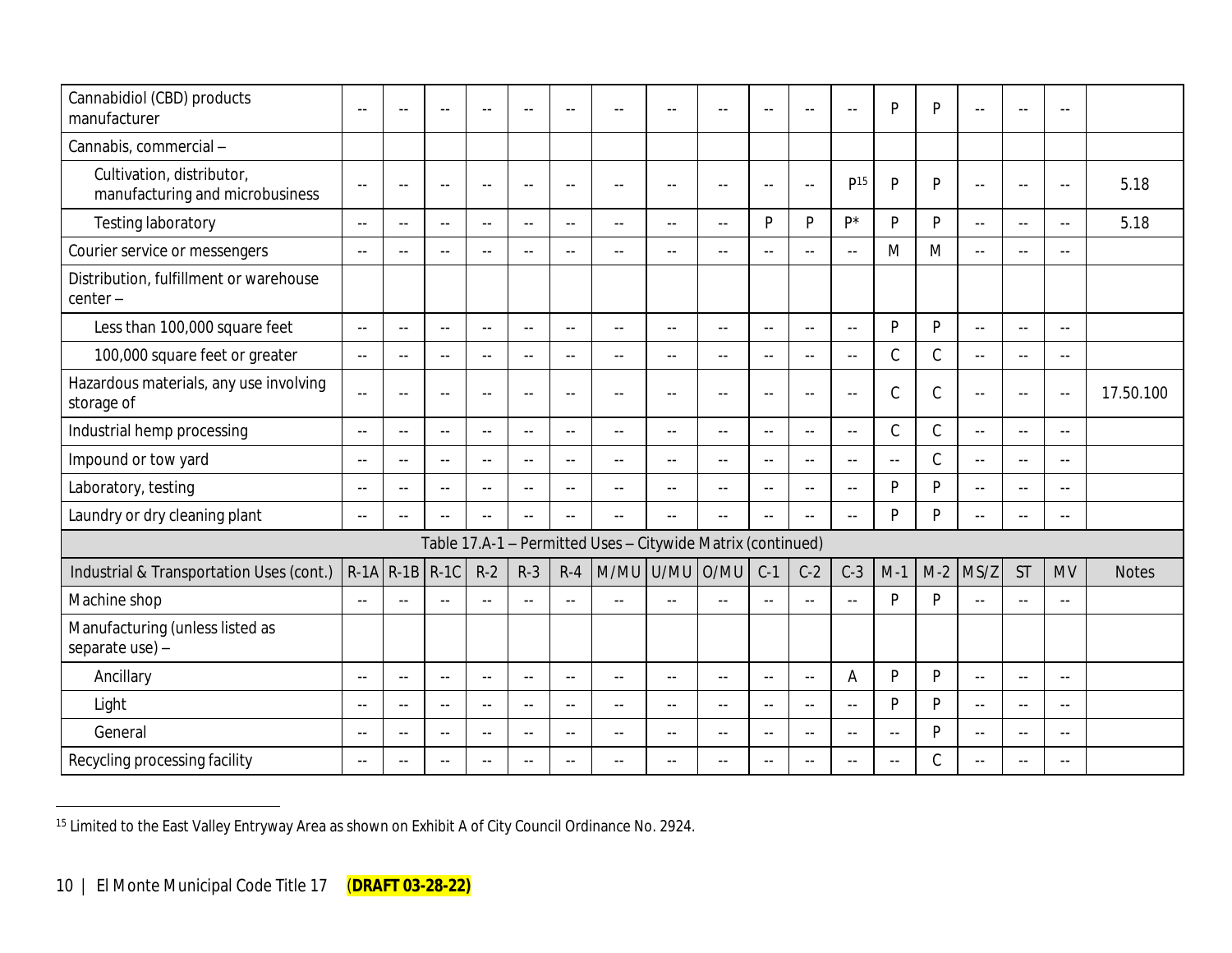| New industrial construction over<br>5,000 sq. ft. and within 150 ft. of a<br>residential zoning district | $\overline{\phantom{a}}$ | $-$                  | $-$                      | $-$           | $\sim$ $-$    | $\sim$ $\sim$ | $\sim$                                                      | $\overline{\phantom{a}}$ | $\overline{a}$ | $\overline{\phantom{a}}$ | $\sim$ $\sim$ | $\overline{\phantom{a}}$ | $\mathcal{C}$   | $\mathsf C$     | $-$            | $\sim$ $\sim$ | $\sim$ $\sim$   |              |
|----------------------------------------------------------------------------------------------------------|--------------------------|----------------------|--------------------------|---------------|---------------|---------------|-------------------------------------------------------------|--------------------------|----------------|--------------------------|---------------|--------------------------|-----------------|-----------------|----------------|---------------|-----------------|--------------|
| Passenger transport or taxi service                                                                      | $\sim$ $\sim$            | $\sim$ $-$           | $-$                      | $\sim$ $\sim$ | $\sim$ $\sim$ | $\sim$ $\sim$ | $\sim$ $\sim$                                               | $\sim$ $\sim$            | $\overline{a}$ | $\sim$ $\sim$            | $\sim$ $\sim$ | C                        | C               | $\mathsf C$     | $\sim$ $\sim$  | $\sim$ $\sim$ | $\sim$ $\sim$   |              |
| Research and development                                                                                 | $\sim$ $\sim$            | $-$                  | $\sim$                   | $\sim$ $\sim$ | $\sim$ $\sim$ | $\sim$ $-$    | $\sim$                                                      | $\sim$ $\sim$            | $\overline{a}$ | $\sim$ $\sim$            | $\sim$ $\sim$ | $-$                      | <b>D</b>        | P               | $\sim$ $\sim$  | $\sim$ $\sim$ | $\sim$ $\sim$   |              |
| Rock, sand and gravel storage and<br>Distribution                                                        | $\sim$ $\sim$            | $\sim$ $\sim$        | $\overline{\phantom{a}}$ | $\sim$ $\sim$ | $\sim$ $\sim$ | $\sim$ $\sim$ | $\sim$                                                      | $\sim$ $\sim$            | $-$            | $\sim$ $\sim$            | $\sim$ $\sim$ | $-$                      | $\sim$ $\sim$   | $\mathsf C$     | $-$            | $\sim$ $\sim$ | $\sim$ $\sim$   |              |
| Towing facility                                                                                          | $- -$                    | $-1$                 | $-$                      | $\sim$ $\sim$ | $\sim$ $-$    | $\sim$ $-$    | $\sim$ $\sim$                                               | $\sim$ $\sim$            | $\sim$ $\sim$  | $\sim$ $-$               | $- -$         | $\sim$ $\sim$            | $\sim$ $\sim$   | $\mathcal{C}$   | $\sim$ $\sim$  | $\sim$ $\sim$ | $\sim$ $\sim$   |              |
| <b>Transit station</b>                                                                                   | $\sim$ $\sim$            | $\sim$ $\sim$        | $\overline{a}$           | $\sim$ $\sim$ | $\sim$ $\sim$ | $ -$          | $\sim$ $\sim$                                               | $\sim$ $\sim$            | $\overline{a}$ | $\sim$ $\sim$            | $\sim$ $\sim$ | $\sim$ $\sim$            | $\sim$ $\sim$   | $\sim$ $\sim$   | $\sim$ $\sim$  | P             | P               |              |
| Truck terminal                                                                                           | $\sim$ $\sim$            |                      | ÷.                       | $\sim$ $\sim$ | $\sim$ $\sim$ | $\sim$ $\sim$ | $-$                                                         | $\sim$ $\sim$            | $\overline{a}$ | $\sim$ $\sim$            | $\sim$        | $\sim$                   | $\mathcal{C}$   | $\mathsf C$     | $\sim$ $\sim$  | $- -$         | $\sim$          |              |
| Vehicle parking-                                                                                         |                          |                      |                          |               |               |               |                                                             |                          |                |                          |               |                          |                 |                 |                |               |                 |              |
| Attendant or valet parking                                                                               | $\sim$ $\sim$            | $\sim$ $\sim$        | $-$                      | $- -$         | $\sim$ $-$    | $\sim$ $\sim$ | $\mathcal{C}$                                               | $\sim$ $\sim$            | $\overline{a}$ | $\sim$ $\sim$            | C             | C                        | C               | $\mathsf C$     | C              | $\mathsf C$   | $\mathsf C$     |              |
| Car sharing, residential use                                                                             | $\sim$ $\sim$            | $- -$                | $\sim$                   | $\sim$ $-$    | M             | M             | M                                                           | $\sim$ $\sim$            | $\sim$ $\sim$  | $\sim$ $-$               | $\sim$ $\sim$ | M                        | $\sim$ $\sim$   | $\sim$ $\sim$   | M              | M             | M               | 17.70.070(C) |
| Car sharing, nonresidential use <sup>16</sup>                                                            | $\overline{a}$           | $\sim$ $\sim$        | $\overline{a}$           | $\sim$ $\sim$ | $\sim$ $\sim$ | $\sim$ $\sim$ | M                                                           | $\sim$ $\sim$            | 44             | M                        | M             | $M^*$                    | M               | M               | M              | M             | M               |              |
| Parking structure                                                                                        | $\sim$ $\sim$            | $-1$                 | $\sim$ $\sim$            | $\sim$ $\sim$ | $\sim$ $\sim$ | $\sim$ $-$    | M <sup>17</sup>                                             | $\sim$ $\sim$            | $\sim$ $\sim$  | $\sim$ $\sim$            | $\sim$ $\sim$ | $M^*$ 17                 | M <sub>17</sub> | M <sub>17</sub> | M              | M             | M <sub>17</sub> |              |
| Shared parking                                                                                           | $\sim$                   | $\sim$ $\sim$        | $\sim$ $\sim$            | $\sim$ $\sim$ | $\sim$ $\sim$ | $\sim$ $-$    | M                                                           | $\sim$ $\sim$            | $-$            | M                        | M             | $M^*$                    | M               | M               | M              | M             | M               | 17.70.070(D) |
|                                                                                                          |                          |                      |                          |               |               |               | Table 17.A-1 - Permitted Uses - Citywide Matrix (continued) |                          |                |                          |               |                          |                 |                 |                |               |                 |              |
| Industrial & Transportation Uses (cont.)                                                                 |                          | $R-1A$ $R-1B$ $R-1C$ |                          | $R-2$         | $R-3$         | $R-4$         | M/MU U/MU                                                   |                          | O/MU           | $C-1$                    | $C-2$         | $C-3$                    | $M-1$           | $M-2$           | MS/Z           | <b>ST</b>     | <b>MV</b>       | <b>Notes</b> |
| Vehicle parking (continued) -                                                                            |                          |                      |                          |               |               |               |                                                             |                          |                |                          |               |                          |                 |                 |                |               |                 |              |
| Vehicle parking, limited (short-<br>term)                                                                | $\sim$ $\sim$            | $\sim$ $\sim$        | $\sim$                   | $\sim$ $\sim$ | $\sim$ $\sim$ | $\sim$ $\sim$ |                                                             | $\sim$ $\sim$            | $\overline{a}$ | $\sim$ $\sim$            | $\sim$ $\sim$ | A                        | Α               | Α               | $\sim$ $\sim$  | $\sim$ $\sim$ | $\sim$ $\sim$   |              |
| Vehicle parking, limited (long-term)                                                                     | $\sim$                   | $\sim$ $\sim$        | $\overline{a}$           | $\sim$ $\sim$ | $\sim$ $\sim$ | $\sim$ $\sim$ | $\sim$                                                      | $\sim$ $\sim$            | $\overline{a}$ | $-$                      | $-$           | $-$                      | C               | $\mathsf C$     | $-$            | $\sim$ $\sim$ | $\sim$ $\sim$   |              |
| Vehicle parking, general                                                                                 | $\sim$ $\sim$            |                      | $\sim$ $\sim$            | $\sim$ $\sim$ | $\sim$ $\sim$ | $-$           |                                                             |                          | $-$            |                          | $-$           |                          | $\sim$ $\sim$   | $\mathcal{C}$   | $\overline{a}$ | $-$           |                 |              |

Key:

\* C-3: Use permitted on properties developed with a horizontal mixed-use project.<br>\* M/MU MS/Z ST and MV: Use is pedestrian oriented and may occupy the ground

M/MU, MS/Z, ST and MV: Use is pedestrian oriented and may occupy the ground floor of vertical mixed-use buildings. Other uses shall not be permitted on the ground floor.

 $16$  Car sharing shall be permitted by-right if there is no on-site parking of vehicles (i.e. it is only an office use).

<sup>&</sup>lt;sup>17</sup> Parking structures shall be ancillary to a permitted use.